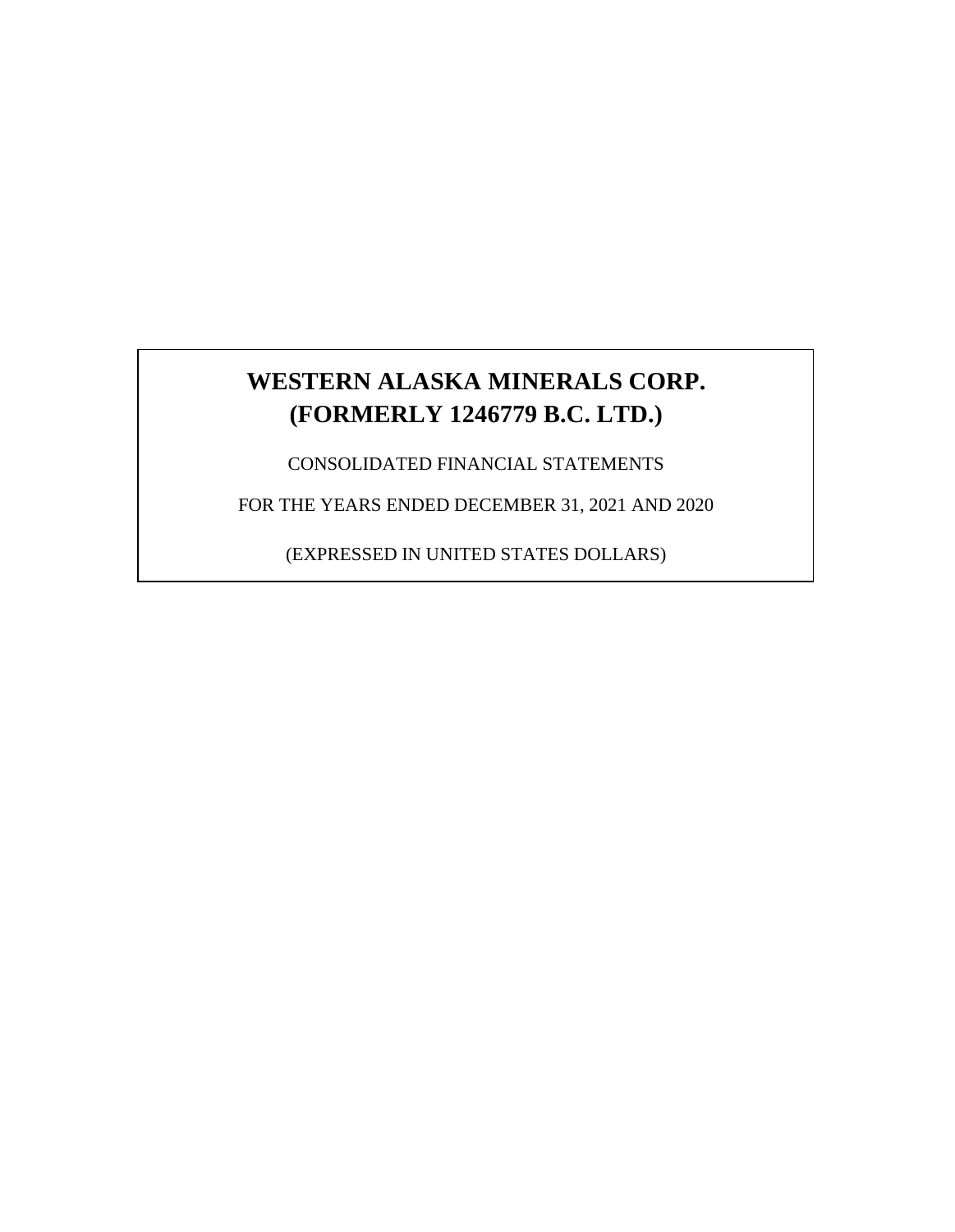#### **INDEPENDENT AUDITOR'S REPORT**

To the Shareholders of Western Alaska Minerals Corp. (formerly 1246779 B.C. Ltd.)

#### **Report on the Audit of the Consolidated Financial Statements**

#### **Opinion**

We have audited the consolidated financial statements of Western Alaska Minerals Corp. (formerly 1246779 B.C. Ltd.) (the "Company"), which comprise the consolidated statements of financial position as at December 31, 2021 and 2020 and the consolidated statements of loss and comprehensive loss, changes in shareholders' deficiency and cash flows for the years then ended, and notes to the consolidated financial statements, including a summary of significant accounting policies.

In our opinion, the accompanying consolidated financial statements present fairly, in all material respects, the consolidated financial position of the Company as at December 31, 2021 and 2020 and its financial performance and its cash flows for the years then ended in accordance with International Financial Reporting Standards ("IFRS").

#### **Basis for Opinion**

We conducted our audit in accordance with Canadian generally accepted auditing standards. Our responsibilities under those standards are further described in the Auditor's Responsibilities for the Audit of the Financial Statements section of our report. We are independent of the Company in accordance with the ethical requirements that are relevant to our audit of the financial statements in Canada, and we have fulfilled our ethical responsibilities in accordance with these requirements. We believe that the audit evidence we have obtained is sufficient and appropriate to provide a basis for our opinion.

#### **Material Uncertainty Related to Going Concern**

We draw attention to Note 1 in the financial statements, which indicates that the Company has no source of operating revenue and has incurred losses since inception. As stated in Note 1, the Company's ability to continue as a going concern is dependent on its ability to raise the necessary funds through debt or equity issues, or the sale of assets, on terms which are commercially acceptable to the Company. These matters, along with other matters as set forth in Note 1, indicate that a material uncertainty exists that may cast significant doubt on the Company's ability to continue as a going concern. Our opinion is not modified in respect of this matter.

#### **Other Information**

Management is responsible for the other information. The other information comprises the information included in "Management's Discussion and Analysis", but does not include the consolidated financial statements and our auditor's report thereon.

Our opinion on the consolidated financial statements does not cover the other information and we do not express any form of assurance conclusion thereon.

In connection with our audit of the consolidated financial statements, our responsibility is to read the other information, and in doing so, consider whether the other information is materially inconsistent with the consolidated financial statements or our knowledge obtained in the audit or otherwise appears to be materially misstated. If, based on the work we have performed, we conclude that there is a material misstatement of this other information, we are required to report that fact. We have nothing to report in this regard.

#### **Responsibilities of Management and Those Charged with Governance for the Consolidated Financial Statements**

Management is responsible for the preparation and fair presentation of the consolidated financial statements in accordance with IFRS, and for such internal control as management determines is necessary to enable the preparation of consolidated financial statements that are free from material misstatement, whether due to fraud or error.

In preparing the consolidated financial statements, management is responsible for assessing the Company's ability to continue as a going concern, disclosing, as applicable, matters related to going concern and using the going concern basis of accounting unless management either intends to liquidate the Company or to cease operations, or has no realistic alternative but to do so.

Those charged with governance are responsible for overseeing the Company's financial reporting process.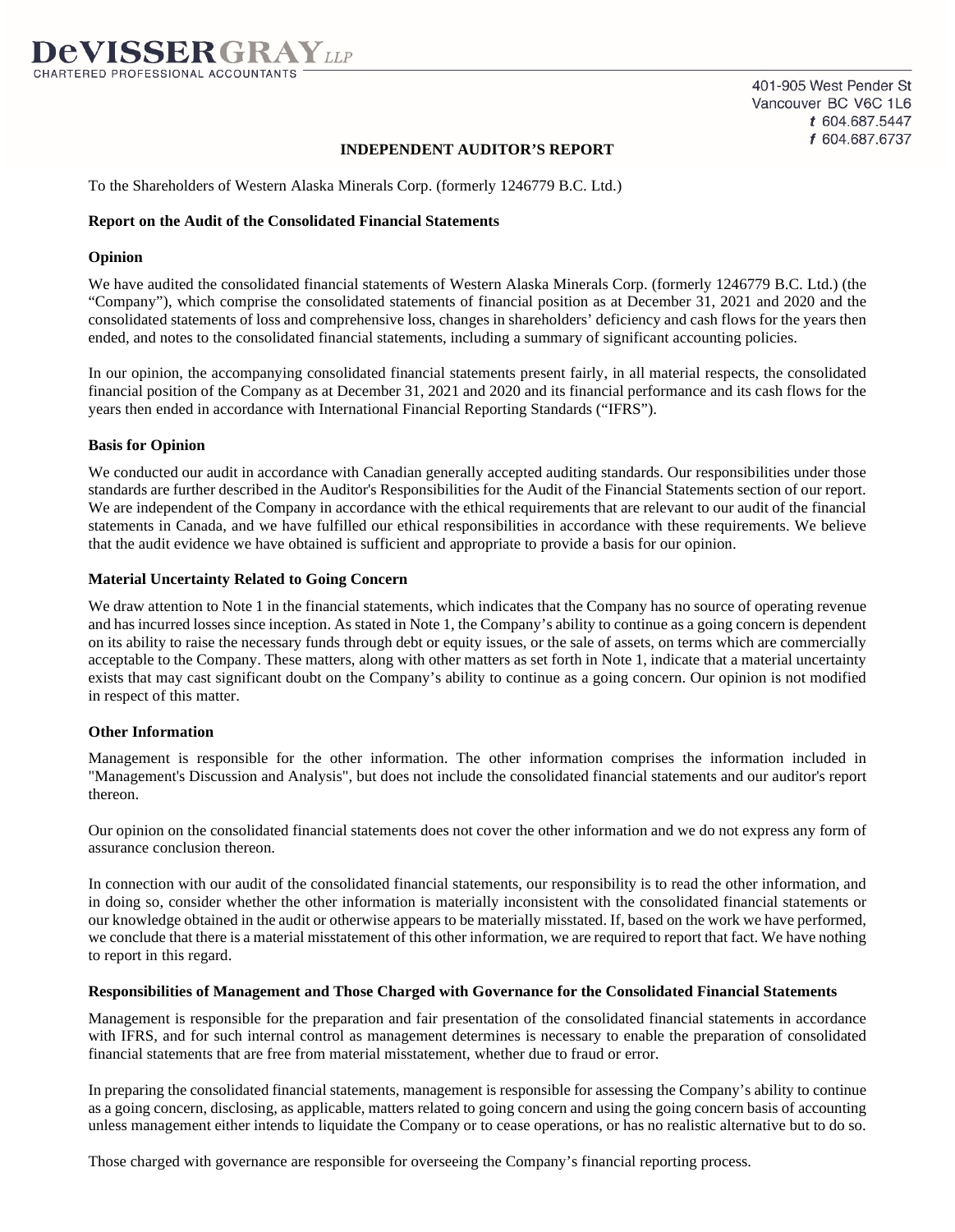#### **Auditor's Responsibilities for the Audit of the Consolidated Financial Statements**

Our objectives are to obtain reasonable assurance about whether the consolidated financial statements as a whole are free from material misstatement, whether due to fraud or error, and to issue an auditor's report that includes our opinion. Reasonable assurance is a high level of assurance, but is not a guarantee that an audit conducted in accordance with Canadian generally accepted auditing standards will always detect a material misstatement when it exists. Misstatements can arise from fraud or error and are considered material if, individually or in the aggregate, they could reasonably be expected to influence the economic decisions of users taken on the basis of these consolidated financial statements.

As part of an audit in accordance with Canadian generally accepted auditing standards, we exercise professional judgment and maintain professional skepticism throughout the audit. We also:

- Identify and assess the risks of material misstatement of the consolidated financial statements, whether due to fraud or error, design and perform audit procedures responsive to those risks, and obtain audit evidence that is sufficient and appropriate to provide a basis for our opinion. The risk of not detecting a material misstatement resulting from fraud is higher than for one resulting from error, as fraud may involve collusion, forgery, intentional omissions, misrepresentations, or the override of internal control.
- Obtain an understanding of internal control relevant to the audit in order to design audit procedures that are appropriate in the circumstances, but not for the purpose of expressing an opinion on the effectiveness of the Company's internal control.
- Evaluate the appropriateness of accounting policies used and the reasonableness of accounting estimates and related disclosures made by management.
- Conclude on the appropriateness of management's use of the going concern basis of accounting and, based on the audit evidence obtained, whether a material uncertainty exists related to events or conditions that may cast significant doubt on the Company's ability to continue as a going concern. If we conclude that a material uncertainty exists, we are required to draw attention in our auditor's report to the related disclosures in the consolidated financial statements or, if such disclosures are inadequate, to modify our opinion. Our conclusions are based on the audit evidence obtained up to the date of our auditor's report. However, future events or conditions may cause the Company to cease to continue as a going concern.
- Evaluate the overall presentation, structure, and content of the consolidated financial statements, including the disclosures, and whether the consolidated financial statements represent the underlying transactions and events in a manner that achieves fair presentation.

We communicate with those charged with governance regarding, among other matters, the planned scope and timing of the audit and significant audit findings, including any significant deficiencies in internal control that we identify during our audit.

We also provide those charged with governance with a statement that we have complied with relevant ethical requirements regarding independence, and to communicate with them all relationships and other matters that may reasonably be thought to bear on our independence, and where applicable, related safeguards.

The engagement partner on the audit resulting in this independent auditor's report is James D. Gray.

De Visser Gray LLP

**Chartered Professional Accountants**  Vancouver, BC, Canada March 23, 2022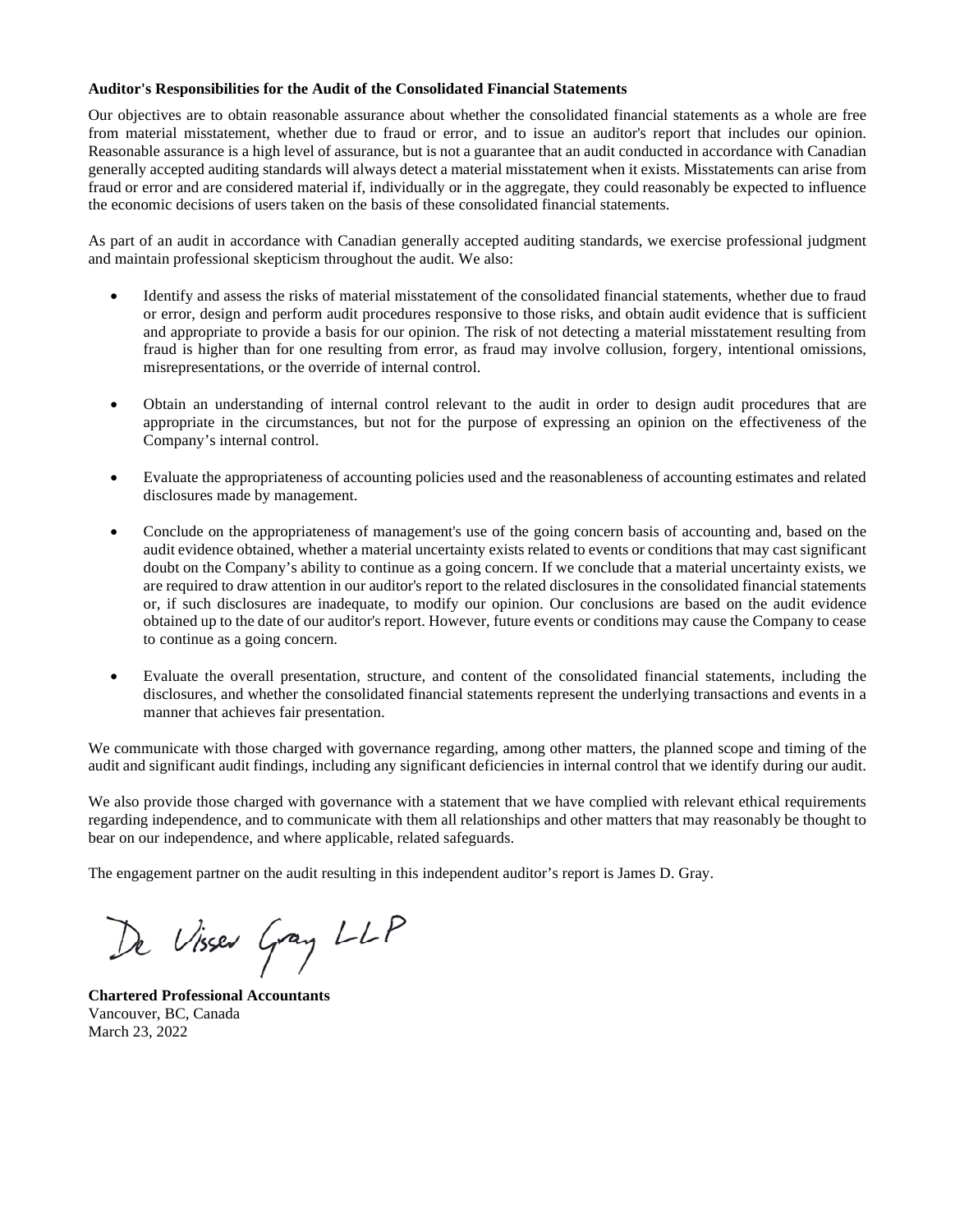CONSOLIDATED STATEMENTS OF FINANCIAL POSITION

*(Expressed in United States Dollars)* 

|                                          | <b>Notes</b>   | December 31, 2021 |               | December 31, 2020 |
|------------------------------------------|----------------|-------------------|---------------|-------------------|
| <b>ASSETS</b>                            |                |                   |               |                   |
| <b>Current Assets</b>                    |                |                   |               |                   |
| Cash                                     |                | \$<br>1,904,981   | \$            | 52,181            |
| GST receivable                           |                | 7,585             |               |                   |
| Prepaids and deposits                    |                | 14,057            |               |                   |
|                                          |                | 1,926,623         |               | 52,181            |
| <b>Non-Current Assets</b>                |                |                   |               |                   |
| Exploration and evaluation properties    | $\overline{4}$ | 14,983,643        |               | 5,274,721         |
| Investment in joint venture              | 5              |                   |               | 3,563,523         |
| <b>TOTAL ASSETS</b>                      |                | \$<br>16,910,266  | $\mathcal{S}$ | 8,890,425         |
|                                          |                |                   |               |                   |
| <b>LIABILITIES AND SHAREHOLDERS'</b>     |                |                   |               |                   |
| <b>EQUITY</b>                            |                |                   |               |                   |
| <b>Current Liabilities</b>               |                |                   |               |                   |
| Accounts payable and accrued liabilities | 6              | \$<br>346,268     | $\mathcal{S}$ | 70,727            |
| Advances from shareholders               |                |                   |               | 90,685            |
| Loan payable                             | 8              |                   |               | 24,300            |
| Promissory note – current portion        | 9              | 500,000           |               |                   |
|                                          |                | 846,268           |               | 185,712           |
| <b>Non-Current Liabilities</b>           |                |                   |               |                   |
| Promissory note                          | 9              | 2,700,000         |               |                   |
| <b>TOTAL LIABILITIES</b>                 |                | 3,546,268         |               | 185,712           |
|                                          |                |                   |               |                   |
| <b>SHAREHOLDERS' EQUITY</b>              |                |                   |               |                   |
| Share capital                            | 11             | 16,301,277        |               | 9,187,590         |
| Reserve for options                      | 11             | 466,686           |               | 144,270           |
| Reserve for foreign exchange             |                | (67, 439)         |               |                   |
| Accumulated deficit                      |                | (3,336,526)       |               | (627, 147)        |
| <b>TOTAL SHAREHOLDERS' EQUITY</b>        |                | 13,363,998        |               | 8,704,713         |
| <b>TOTAL LIABILITIES AND</b>             |                |                   |               |                   |
| <b>SHAREHOLDERS' EQUITY</b>              |                | \$<br>16,910,266  | \$            | 8,890,425         |
|                                          |                |                   |               |                   |
| Nature and continuance of operations     | 1              |                   |               |                   |
| Subsequent events                        | 15             |                   |               |                   |
|                                          |                |                   |               |                   |
|                                          |                |                   |               |                   |

Approved by the Board of Directors:

"Christopher (Kit) Marrs" "Kevin Nishi"

Director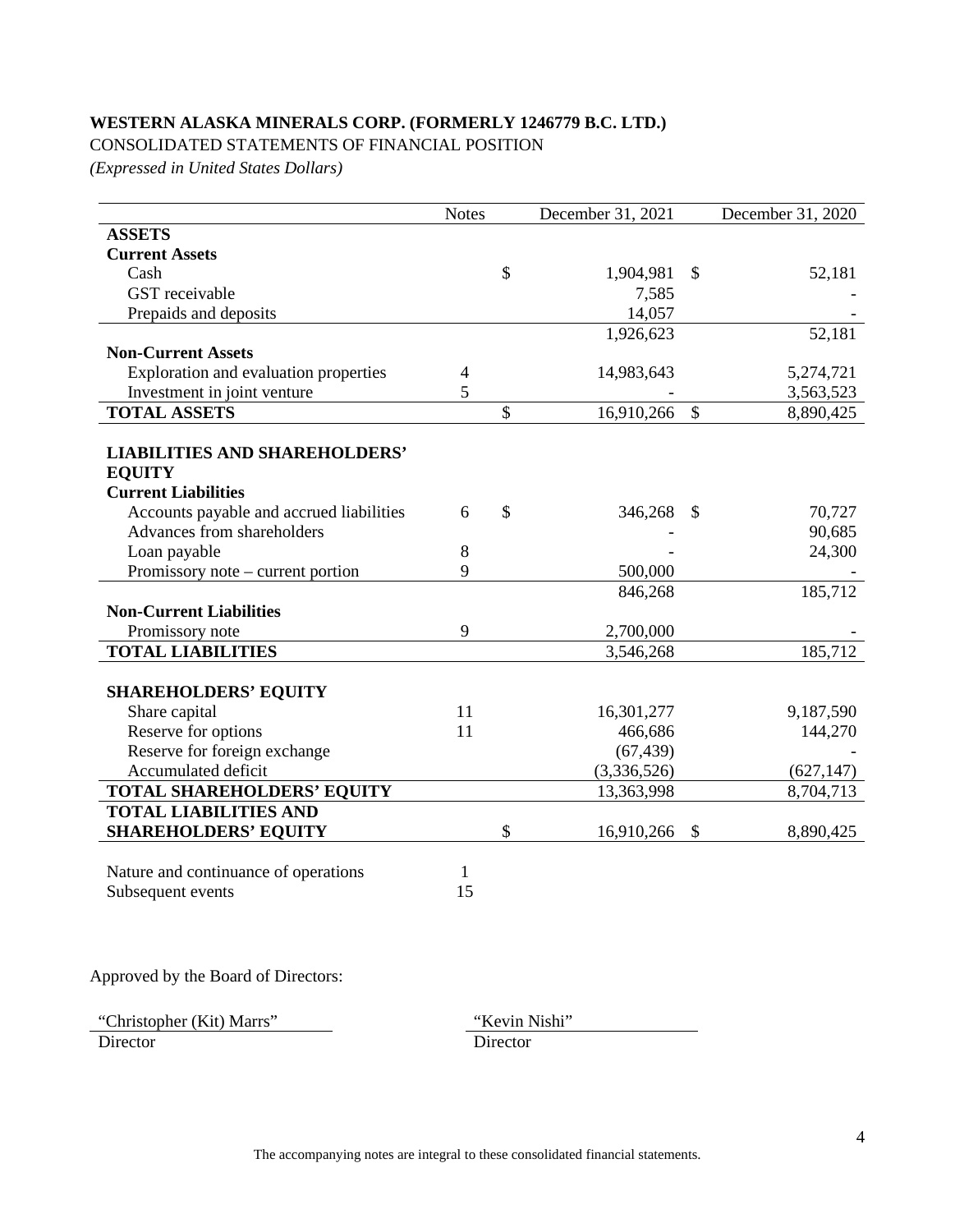CONSOLIDATED STATEMENTS OF LOSS AND COMPREHENSIVE LOSS

FOR THE YEARS ENDED DECEMBER 31, 2021 AND 2020

*(Expressed in United States Dollars)* 

|                                           | <b>Notes</b> | December 31, 2021 |               | December 31, 2020 |
|-------------------------------------------|--------------|-------------------|---------------|-------------------|
| <b>EXPENSES</b>                           |              |                   |               |                   |
| Bank charges and interest                 | 9            | \$<br>55,573      | $\mathcal{S}$ | 1,671             |
| Consulting fees                           | 7            | 118,336           |               |                   |
| Exploration                               |              | 1,757             |               | 759               |
| Filing and regulatory fees                |              | 1,553             |               |                   |
| Insurance                                 |              | 10,050            |               | 13,010            |
| Listing expense                           | 3            | 1,078,929         |               |                   |
| Marketing expenses                        |              | 555,455           |               |                   |
| Office and sundry                         | 7            | 231,152           |               | 28,124            |
| Professional fees                         | 3, 7         | 265,065           |               | 36,622            |
| Share-based payments                      |              | 346,776           |               |                   |
| Travel and promotion                      |              | 20,420            |               | 56,651            |
|                                           |              | (2,685,066)       |               | (136, 837)        |
| <b>OTHER ITEMS</b>                        |              |                   |               |                   |
| Foreign exchange loss                     |              | (40, 412)         |               |                   |
| Gain on forgiveness of loan               | 8            | 24,300            |               |                   |
| Share of net loss of joint venture        | 5            | (8,201)           |               | (28, 294)         |
| <b>NET LOSS</b>                           |              | (2,709,379)       |               | (165, 131)        |
|                                           |              |                   |               |                   |
| <b>OTHER COMPREHENSIVE LOSS</b>           |              |                   |               |                   |
| Unrealized foreign exchange loss on       |              |                   |               |                   |
| translation of foreign operations         |              | (67, 439)         |               |                   |
| <b>COMPREHENSIVE LOSS</b>                 |              | \$<br>(2,776,818) | \$            | (165, 131)        |
|                                           |              |                   |               |                   |
| <b>LOSS PER SHARE - BASIC AND DILUTED</b> |              | \$<br>(0.52)      | \$            | (67.00)           |
|                                           |              |                   |               |                   |
| <b>WEIGHTED AVERAGE NUMBER OF</b>         |              |                   |               |                   |
| <b>SHARES OUTSTANDING - BASIC AND</b>     |              |                   |               |                   |
| <b>DILUTED</b>                            |              | 5,199,254         |               | 2,453             |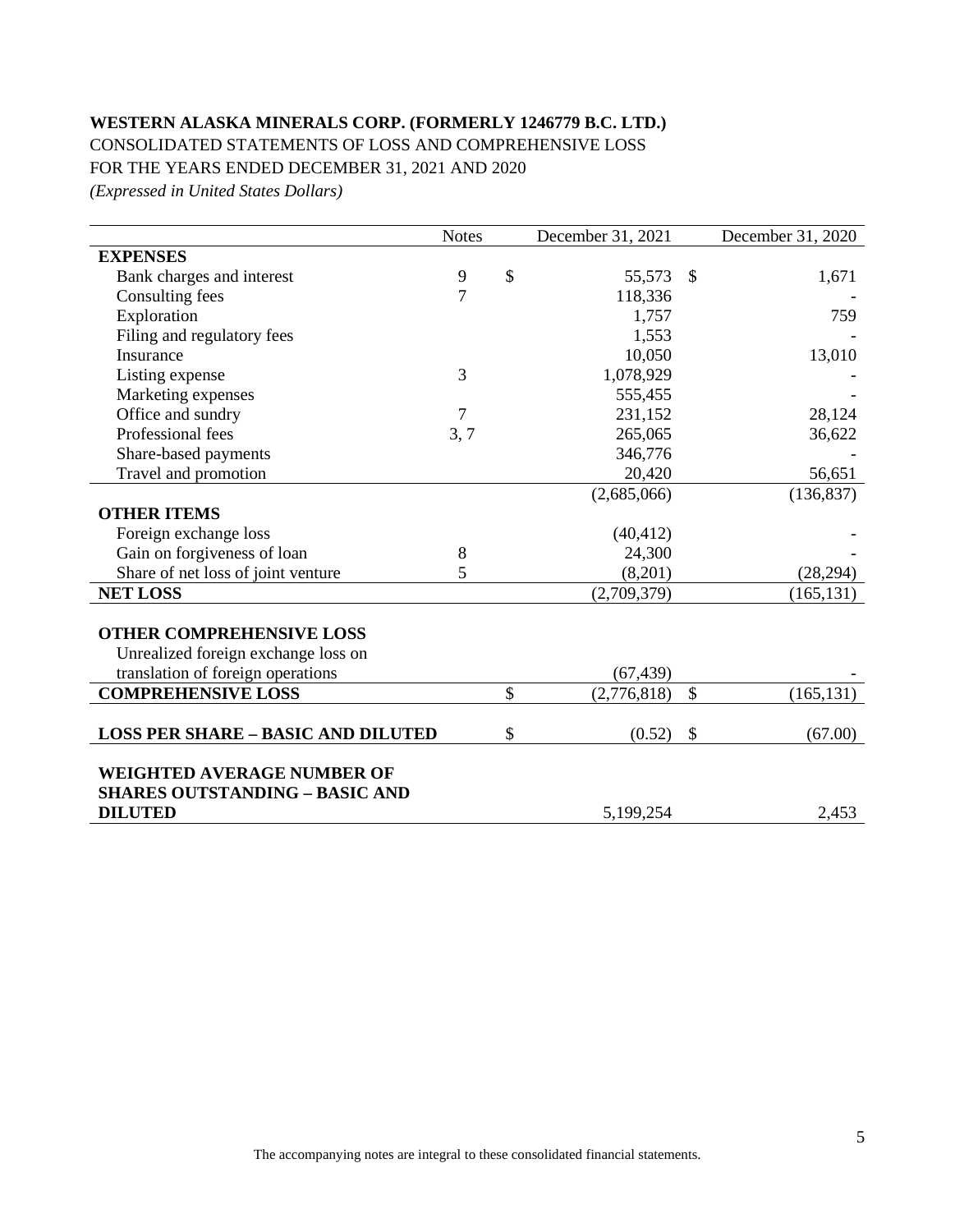CONSOLIDATED STATEMENTS OF CASH FLOWS

FOR THE YEARS ENDED DECEMBER 31, 2021 AND 2020

*(Expressed in United States Dollars)* 

|                                                                                                                          | <b>Notes</b>             | December 31, 2021 |               | December 31, 2020 |
|--------------------------------------------------------------------------------------------------------------------------|--------------------------|-------------------|---------------|-------------------|
| Cash flows used in operating activities                                                                                  |                          |                   |               |                   |
| Net loss for the year                                                                                                    |                          | \$<br>(2,709,379) | $\mathcal{S}$ | (165, 131)        |
| Adjustments for non-cash items:                                                                                          |                          |                   |               |                   |
| Share-based payments                                                                                                     | 11                       | 346,776           |               |                   |
| Share of net loss of joint venture                                                                                       | 5                        | 8,201             |               | 28,294            |
| Shares issued for consulting services                                                                                    | 11                       | 400,500           |               |                   |
| Gain on forgiveness of loan                                                                                              | 8                        | (24,300)          |               |                   |
| Listing expense                                                                                                          | 3                        | 1,078,929         |               |                   |
|                                                                                                                          |                          | (899, 273)        |               | (136, 837)        |
| Changes in non-cash working capital                                                                                      |                          |                   |               |                   |
| GST receivable                                                                                                           |                          | (2,959)           |               |                   |
| Prepaids and deposits                                                                                                    |                          | (14,057)          |               |                   |
| Accounts payable and accrued liabilities                                                                                 |                          | (2,578)           |               | 48,882            |
| Advances from shareholders                                                                                               |                          | (90, 685)         |               |                   |
| Loan payable                                                                                                             | 8                        |                   |               | 24,300            |
|                                                                                                                          |                          | (1,009,552)       |               | (63, 655)         |
|                                                                                                                          |                          |                   |               |                   |
| Cash flows used in (from) investing activities                                                                           |                          |                   |               |                   |
| Cash acquired on RTO                                                                                                     | 3                        | 5,484             |               |                   |
| Exploration costs incurred                                                                                               | $\overline{\mathcal{L}}$ | (3,237,507)       |               | (89, 739)         |
| Advances to Illinois Creek joint venture                                                                                 | 5                        | (66, 893)         |               | (911, 788)        |
|                                                                                                                          |                          | (3,298,916)       |               | (1,001,527)       |
|                                                                                                                          |                          |                   |               |                   |
| Cash flows from (used in) financing activities                                                                           |                          |                   |               |                   |
| Issuance of common shares                                                                                                | 11                       | 7,092,218         |               | 897,000           |
| Share issuance costs                                                                                                     | 11                       | (365, 511)        |               | (34, 615)         |
| Repayment of promissory note                                                                                             | 9                        | (498,000)         |               |                   |
|                                                                                                                          |                          | 6,228,707         |               | 862,385           |
|                                                                                                                          |                          |                   |               |                   |
| Effect of exchange rate changes on cash                                                                                  |                          | (67, 439)         |               |                   |
|                                                                                                                          |                          |                   |               |                   |
| Net change in cash for the year                                                                                          |                          | 1,852,800         |               | (202,797)         |
|                                                                                                                          |                          |                   |               |                   |
| Cash, beginning of year                                                                                                  |                          | 52,181            |               | 254,978           |
|                                                                                                                          |                          |                   |               |                   |
| Cash, end of year                                                                                                        |                          | \$<br>1,904,981   |               | 52,181            |
|                                                                                                                          |                          |                   |               |                   |
| Supplementary information $-$ non-cash investing and financing activities:                                               |                          |                   |               |                   |
| Exploration and evaluation assets in accounts payable<br>٠<br>Exploration and evaluation assets in shareholders advances |                          | \$<br>185,075     | S             | 16,875<br>90,685  |
| Shares issued for Illinois Creek acquisition                                                                             |                          | 540,000           |               |                   |
| Promissory Note issued for Illinois Creek acquisition<br>$\bullet$                                                       |                          | 3,698,000         |               |                   |
| Shares issue costs in accounts payable                                                                                   |                          | \$<br>51,852      |               |                   |
| Interest paid in cash                                                                                                    |                          | \$<br>54,303      | \$            |                   |

The accompanying notes are integral to these consolidated financial statements.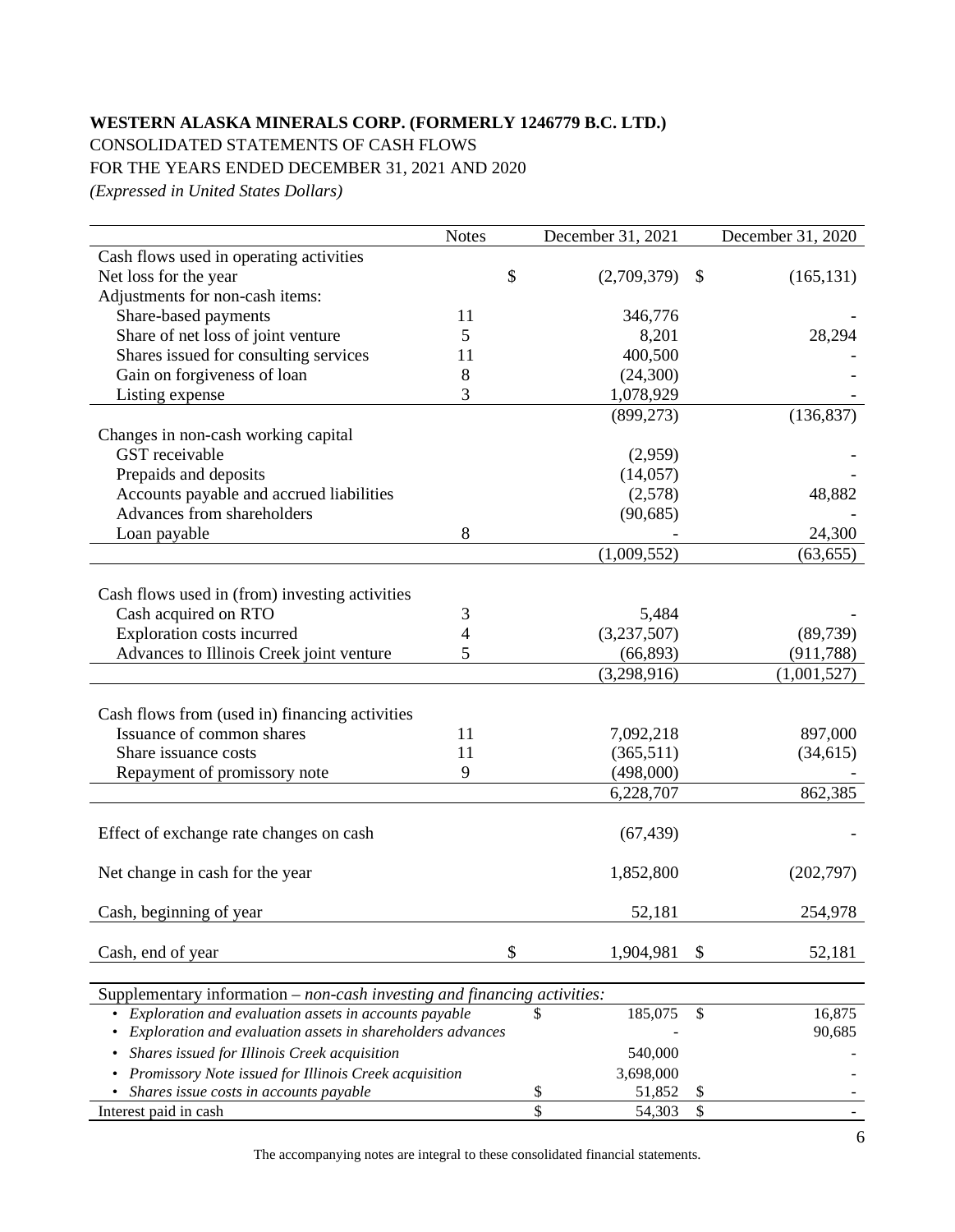CONSOLIDATED STATEMENTS OF SHAREHOLDERS' EQUITY

 *(Expressed in United States Dollars, except number of shares)* 

|                                       |            | <b>Shares</b> |                             |              |            |                                        |                   |               |             |
|---------------------------------------|------------|---------------|-----------------------------|--------------|------------|----------------------------------------|-------------------|---------------|-------------|
|                                       |            |               |                             |              | Share      | Accumulated<br>Other                   |                   |               |             |
|                                       |            | Proportional  |                             |              | Option     | Comprehensive                          | Accumulated       |               |             |
|                                       | Common     | Voting        | Amount                      |              | Reserve    | Income                                 | Deficit           |               | Total       |
| December 31, 2019                     | 2,402      |               | 8,317,665                   | <sup>S</sup> | 151,810 \$ |                                        | \$<br>(462,016)   | <sup>\$</sup> | 8,007,459   |
| Private placements                    | 129        |               | 838,500                     |              |            |                                        |                   |               | 838,500     |
| Exercise of stock options             | 13         |               | 66,040                      |              | (7,540)    |                                        |                   |               | 58,500      |
| Costs of share issuances              |            |               | (34, 615)                   |              |            |                                        |                   |               | (34, 615)   |
| Comprehensive loss                    |            |               |                             |              |            |                                        | (165, 131)        |               | (165, 131)  |
|                                       |            |               |                             |              |            |                                        |                   |               |             |
| December 31, 2020                     | 2,544      |               | 9,187,590                   |              | 144,270    |                                        | (627, 147)        |               | 8,704,713   |
| Private placements                    | 605        |               | 2,722,500                   |              |            |                                        |                   |               | 2,722,500   |
| Exercise of stock options             | 42         |               | 213,360                     |              | (24,360)   |                                        |                   |               | 189,000     |
| Shares issued for consulting services | 89         |               | 400,500                     |              |            |                                        |                   |               | 400,500     |
| Shares issued per Stock Purchase      |            |               |                             |              |            |                                        |                   |               |             |
| Agreement                             | 120        |               | 540,000                     |              |            |                                        |                   |               | 540,000     |
| Shares canceled in wind up of JV      |            |               |                             |              |            |                                        |                   |               |             |
| operating agreement                   | (346)      |               | (1,557,000)                 |              |            |                                        |                   |               | (1,557,000) |
| Cancellation of WACG shares           | (3,054)    |               |                             |              |            |                                        |                   |               |             |
| Issuance of WAM common shares         | 4,470,000  | 260,700       |                             |              |            |                                        |                   |               |             |
| for RTO                               |            |               |                             |              |            |                                        |                   |               |             |
| Recapitalization of 1246779 BC Ltd    | 1,510,314  |               | 1,030,972                   |              |            |                                        |                   |               | 1,030,972   |
| Private placements                    | 6,124,506  |               | 4,180,718                   |              |            |                                        |                   |               | 4,180,718   |
| Costs of share issuance               |            |               | (417, 363)                  |              |            |                                        |                   |               | (417, 363)  |
| Share-based payments                  |            |               |                             |              | 346,776    |                                        |                   |               | 346,776     |
| Foreign translation exchange loss     |            |               |                             |              |            | (67, 439)                              |                   |               | (67, 439)   |
| Comprehensive loss                    |            |               |                             |              |            |                                        | (2,709,379)       |               | (2,709,379) |
|                                       |            |               |                             |              |            |                                        |                   |               |             |
| December 31, 2021                     | 12,104,820 | 260,700       | 16,301,277<br>$\mathcal{S}$ | \$           | 466,686    | (67, 439)<br>$\boldsymbol{\mathsf{S}}$ | \$<br>(3,336,526) | S.            | 13,363,998  |

*\* The proportional voting shares are exchangeable into a total of 26,070,000 common shares, for no additional consideration. See Note 3.*

The accompanying notes are integral to these consolidated financial statements.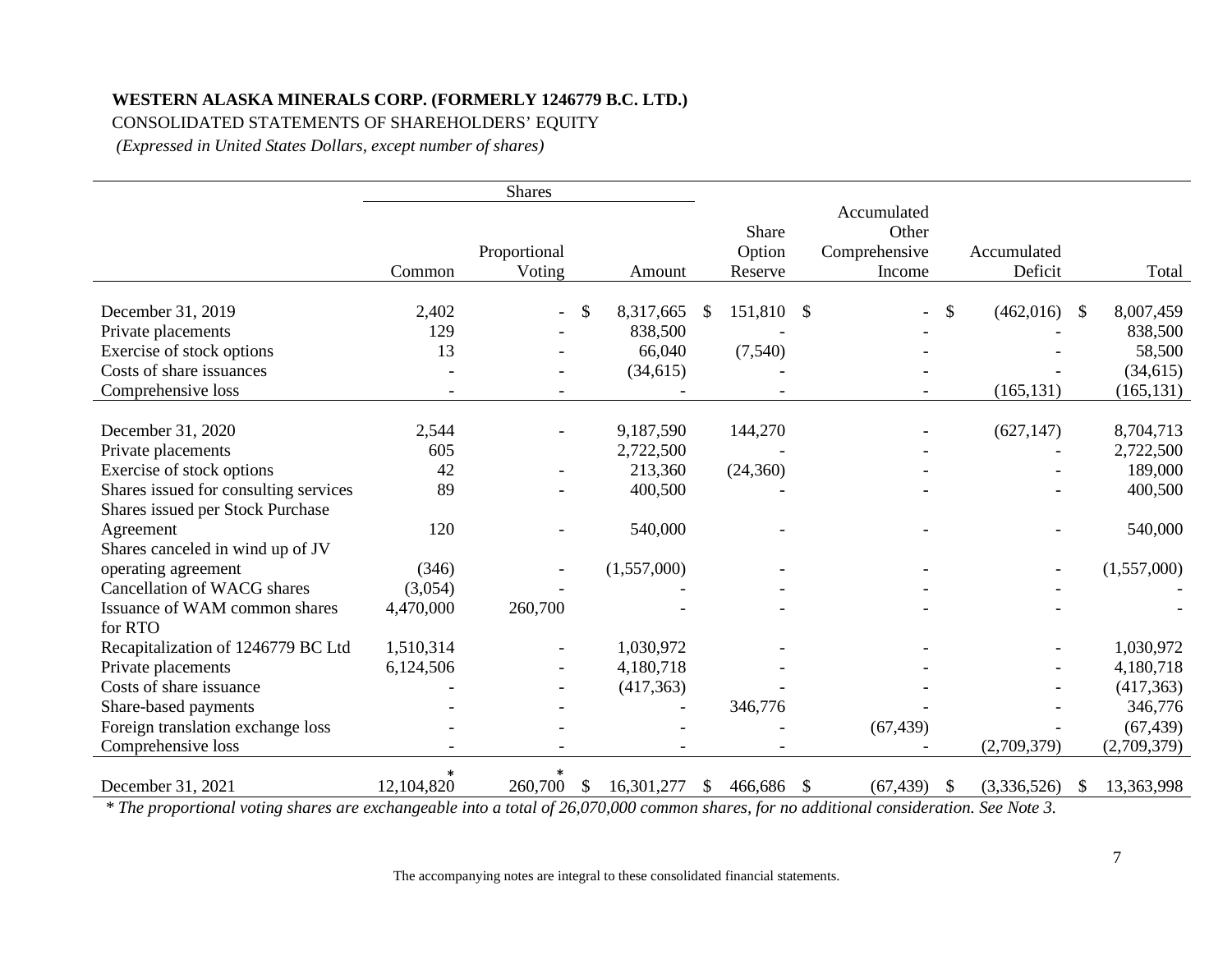# **1. NATURE AND CONTINUANCE OF OPERATIONS**

Western Alaska Minerals Corp. ("WAM" or the "Company") was incorporated under the Business Corporations Act of British Columbia on April 8, 2020 as 1246779 B.C. Ltd. ("779"). The Company is a public company whose common shares are listed for trading on the TSX Venture Exchange ("TSXV") under the symbol "WAM". The Company's registered office is PO Box 881, Talkeetna, Alaska, 99676. As discussed further below, the Company is in the mineral exploration and development business.

#### **Reverse Takeover**

On November 10, 2021, 779 completed the acquisition of Western Alaska Copper and Gold Company ("WACG"), a private Alaska-based company incorporated on June 15, 2010. WACG is in the business of pursuing and developing property interests that are considered to be sites of potential economic mineralization. The Company acquired all of the issued and outstanding shares of WACG under a share purchase agreement (the "Reverse Takeover Transaction", the "Transaction" or the "RTO"). In connection to the Transaction, 779 changed its name to Western Alaska Minerals Corp., operating the primary business of WACG.

On the closing of the RTO, WACG became a wholly-owned subsidiary of the Company. As WACG was deemed to be the acquirer and continuing entity for accounting purposes, its assets and liabilities and operations since incorporation on June 15, 2010 are included in the consolidated financial statements at their historical carrying values.

779's results of operations are included from the closing date, November 10, 2021, and onwards. Refer to the Reverse Acquisition (Note 3) for more details.

# **Going Concern**

These consolidated financial statements have been prepared with the going concern assumption, which assumes that the Company will continue in operation for the foreseeable future and, accordingly, will be able to realize its assets and discharge its liabilities in the normal course of operations. The Company has no current source of operating revenue, has incurred a current net loss of \$2,709,379 and has an accumulated operating deficit of \$3,336,526. The Company will require further financing to operate and further develop its business. The Company's ability to realize its assets and discharge its liabilities is dependent upon it obtaining financing as necessary and ultimately upon its ability to dispose of its mineral property interests on a profitable basis or otherwise achieve profitable operations. These material uncertainties may cast significant doubt on the Company's ability to continue as a going concern. Failure to arrange adequate financing on acceptable terms and/or achieve profitability may have an adverse effect on the financial position, results of operations, cash flows and prospects of the Company. These consolidated financial statements do not give effect to adjustments to assets or liabilities that would be necessary should the Company be unable to continue as a going concern. These adjustments could be material.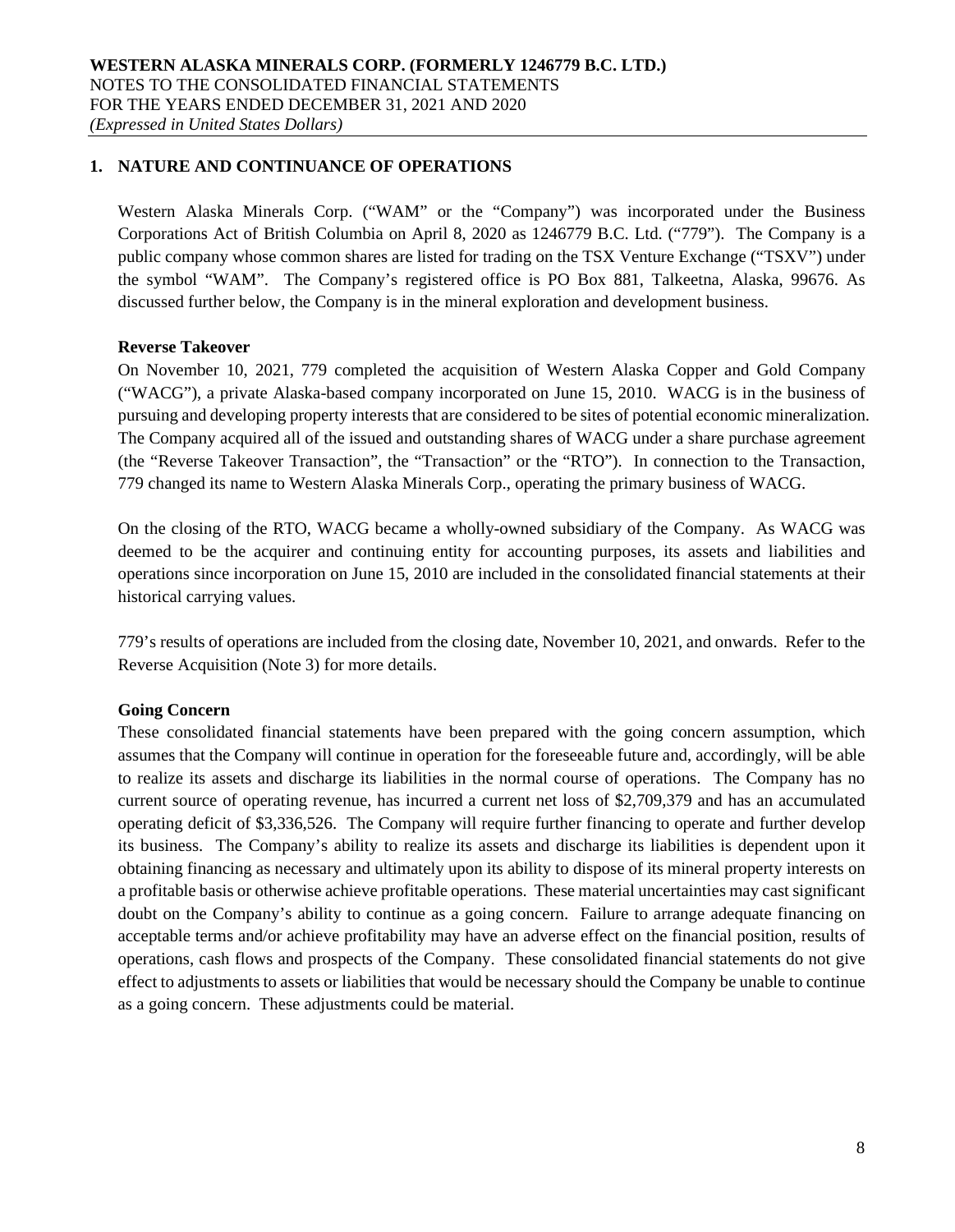# **1. NATURE AND CONTINUANCE OF OPERATIONS** (continued)

# **COVID-19**

In March 2020, the World Health Organization declared coronavirus COVID-19 a global pandemic. This contagious disease outbreak, which has continued to spread, and any related adverse public health developments, has adversely affected workforces, economics, and financial markets globally, potentially leading to an economic downturn. It is not possible for the Company to predict the duration or magnitude of the adverse results of the outbreak and its effects on the Company's business or results of operations at this time.

# 2. **BASIS OF PRESENTATION AND SIGNIFICANT ACCOUNTING POLICIES**

# **Statement of Compliance**

These consolidated financial statements have been prepared in accordance with International Financial Reporting Standards ("IFRS") as issued by the International Accounting Standards Board ("IASB") and Interpretations of the International Financial Reporting Interpretations Committee ("IFRIC"). The principal accounting policies applied in the preparation of these consolidated financial statements are set out below and have been consistently applied to all years presented, unless otherwise stated.

These consolidated financial statements were authorized for issue by the Board of Directors on March 23, 2022.

# **Basis of Presentation**

These consolidated financial statements have been prepared on a historical cost basis, modified where applicable. In addition, these consolidated financial statements have been prepared using the accrual basis of accounting except for cash flow information.

# **Basis of Consolidation**

These consolidated financial statements include the accounts of the Company and its wholly owned and controlled entities. Control is achieved when the Company has the power to govern the financial operating policies of an entity so as to obtain benefits from its activities. Subsidiaries are fully consolidated from the date on which control is transferred to the Company until the date on which control ceases.

The following subsidiaries have been consolidated from all dates presented within these financial statements:

| Subsidiary              | Ownership | Location   |
|-------------------------|-----------|------------|
| Western Alaska Copper & |           |            |
| Gold Company.           | 100%      | <b>USA</b> |
| Piek Inc.               | 100%      | USA        |

All intercompany transactions, balances, income and expenses are eliminated upon consolidation.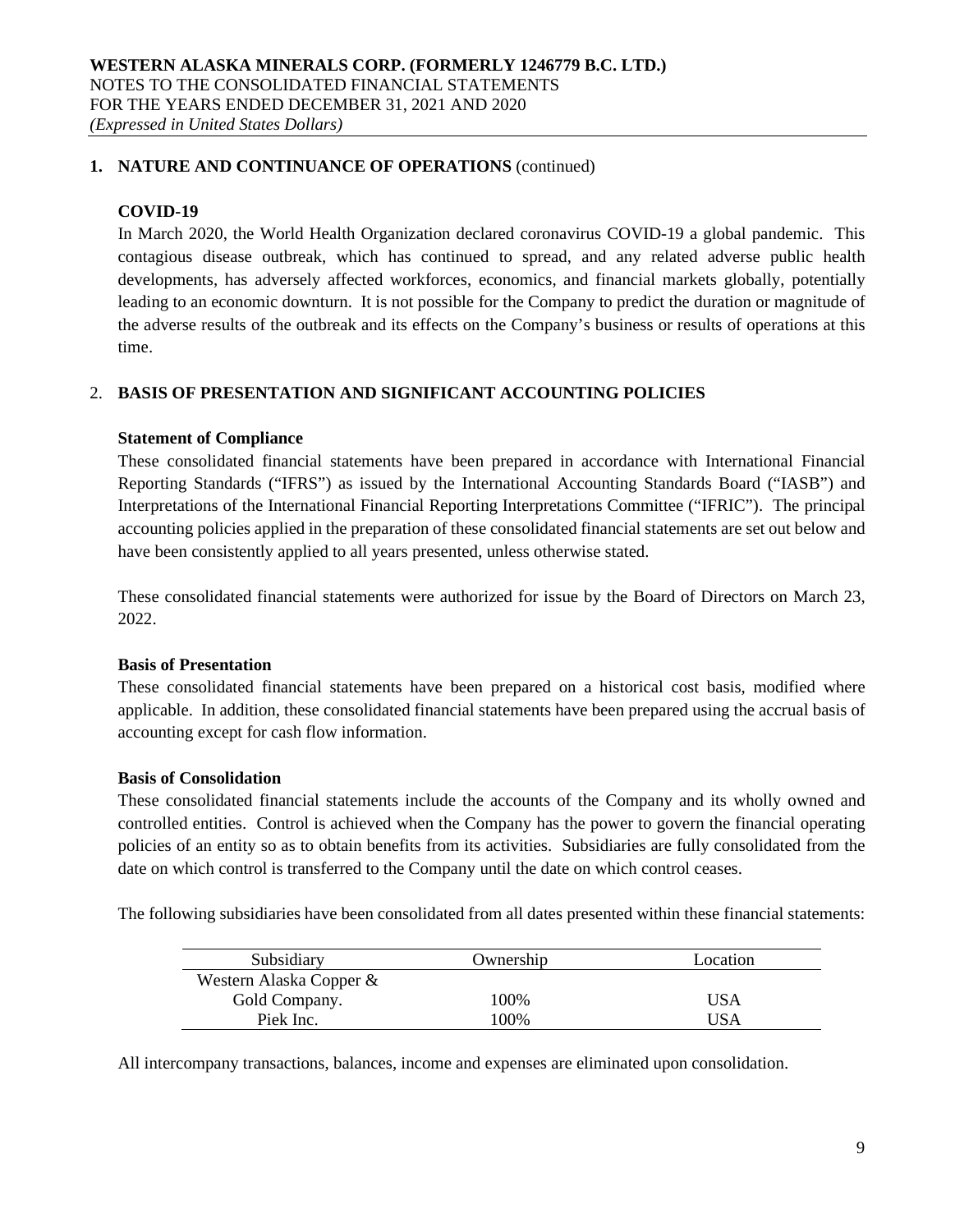# **Basis of Consolidation** (continued)

These consolidated financial statements are presented in United States dollars. The functional currency of each entity in the consolidated group is determined with reference to the currency of the primary economic environment in which that entity operates. Accordingly, the functional currency of entities operating principally in the United States will be the United States dollar, while the functional currency of entities operating principally in Canada will be the Canadian dollar.

# **Significant Estimates and Assumptions**

The preparation of consolidated financial statements in conformity with IFRS requires management to make judgments, estimates and assumptions that affect the reported amounts of assets and liabilities and disclosures of contingent assets and liabilities at the date of the consolidated financial statements and the reported amounts of revenues and expenses during the reporting period. Estimates and assumptions are continually evaluated and are based on management's experience and other factors, including expectations of future events that are believed to be reasonable under the circumstances. Actual results could differ from these estimates.

The Company bases its estimates and assumptions on current and various other factors that it believes to be reasonable under the circumstances. Management believes the estimates are reasonable; however, actual results could differ from those estimates and could impact future results of operations and cash flows.

The areas which require management to make significant estimates and assumptions in determining carrying values include, but are not limited to:

# *Fair Value of Options*

Significant estimates are involved in the determination of the fair value of WACG's share-purchase options as WACG does not have readily available fair value of its common shares which in turn is used to determine the fair value of its share-purchase options.

# *Assessment of Impairment Indicators*

The Company assesses at each reporting period whether there is an indication of impairment. Significant judgment is applied in assessing whether indicators of impairment exist that would necessitate impairment testing. Internal and external factors, such as i) a significant decline in the market value of the Company's share price; ii) changes in the quantity of the recoverable resources and reserves; and iii) changes in precious metal prices; and iv) changes in inflation, interest and exchange rates, are evaluated in determining whether there are any indicators of impairment.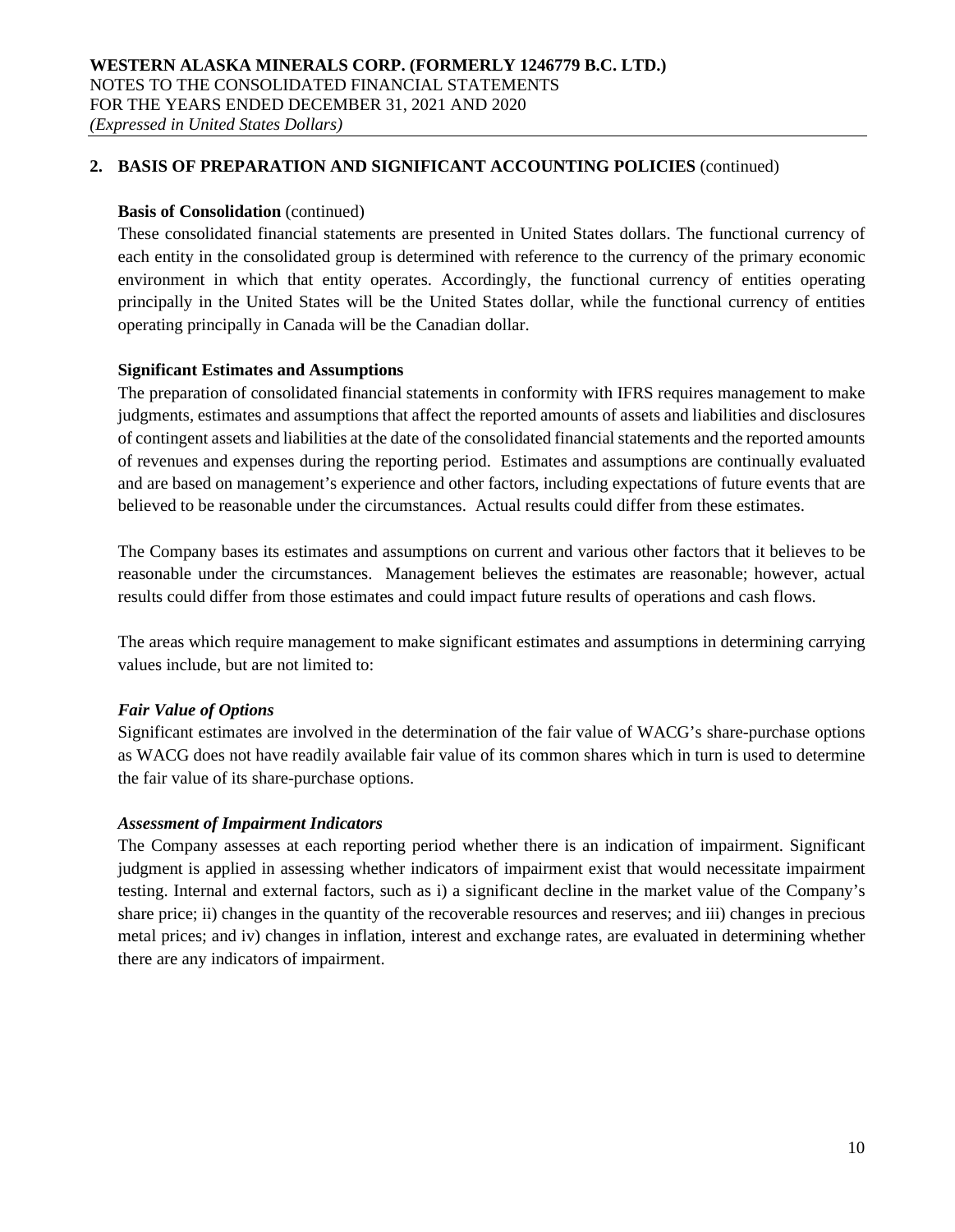### **Significant Estimates and Assumptions** (Continued)

#### *Income Taxes*

The assessment of income taxes involved the probability of realizing deferred tax assets, in relation to the expectation of future taxable income, applicable tax opportunities, expected timing of reversals of existing temporary differences and the likelihood that the tax position taken will be sustained upon examination by applicable tax authorities. In making its assessment, management gives additional weight to positive and negative evidence that can be objectively verified.

#### **Significant Judgments**

The preparation of consolidated financial statements in accordance with IFRS requires the Company to make judgments, apart from those involving estimates, in applying accounting policies. The most significant judgments in applying the Company's consolidated financial statements include:

- The assessment of the Company's ability to continue as a going concern and whether there are events or conditions that may give rise to significant uncertainty;
- The capitalization of expenditures with respect to exploration, evaluation and development costs to be included in mineral rights and properties; and
- The fair value and classification of financial instruments.

# **Financial Instruments**

Financial instruments are accounted for in accordance with IFRS 9, "Financial Instruments: Classification and Measurement". A financial instrument is any contract that gives rise to a financial asset of one entity and a financial liability or equity instrument of another entity.

# *Financial Assets*

On initial recognition, financial assets are recognized at fair value and are subsequently classified and measured at: (i) amortized cost; (ii) fair value through other comprehensive income ("FVOCI") or (iii) fair value through profit or loss ("FVTPL"). The classification of financial assets is generally based on the business model in which a financial asset is managed and its contractual cash flow characteristics. A financial asset is measured at fair value net of transaction costs that are directly attributable to its acquisition except for financial assets at FVTPL where transaction costs are expensed.

All financial assets not classified and measured at amortized cost or FVOCI are measured at FVTPL. On initial recognition of an equity instrument that is not held for trading, the Company may irrevocably elect to present subsequent changes in the investment's fair value in other comprehensive income.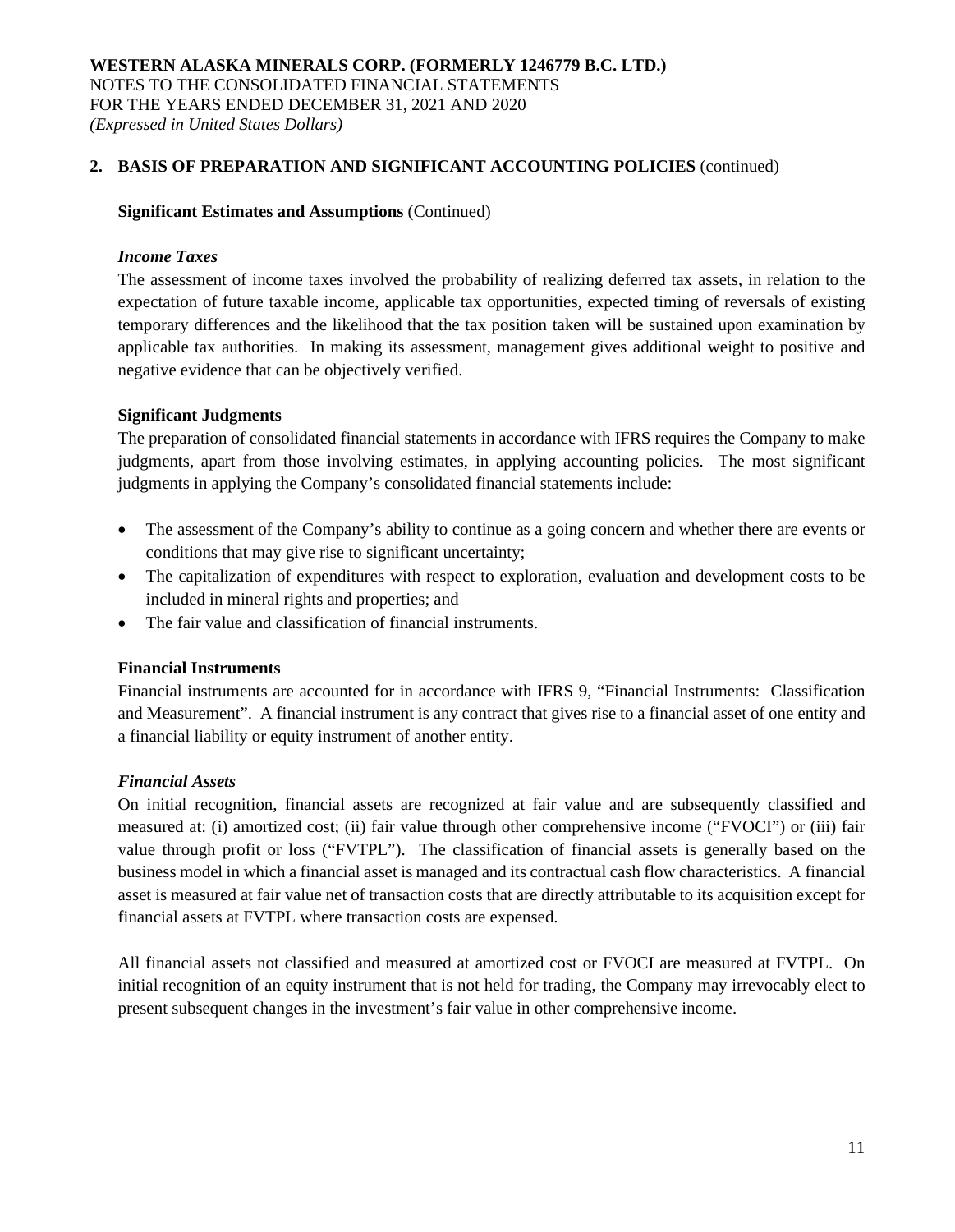### **Financial Instruments** (continued)

#### *Financial Assets* (continued)

The Company derecognizes financial assets only when the contractual rights to cash flows from the financial assets expire, or when it transfers the financial assets and substantially all of the associated risks and rewards of ownership to another entity.

The classification determines the method by which the financial assets are carried on the statement of financial position subsequent to inception and how changes in value are recorded.

#### *Impairment of Financial Assets*

IFRS 9 uses the expected credit loss ("ECL") model. The credit loss model groups receivables based on similar credit risk characteristics and days past due in order to estimate bad debts. The ECL model applies to the Company's receivables.

An 'expected credit loss' impairment model applies which applies a loss allowance to be recognized based on expected credit losses. The estimated present value of future cash flows associated with the asset is determined and an impairment loss is recognized for the difference between this amount and the carrying amount as follows; the carrying amount of the asset is reduced to estimated present value of the future cash flows associated with the asset, discounted at the financial asset's original effective interest rate, either directly or through the use of an allowance account and the resulting loss is recognized in profit or loss for the period.

In a subsequent period, if the amount of the impairment loss related to financial assets measured at amortized cost decreases, the previously recognized impairment loss is reversed through profit or loss to the extent that the carrying amount of the investment at the date the impairment is reversed does not exceed what the amortized cost would have been had the impairment not been recognized.

# *Financial Liabilities*

Financial liabilities are designated as either (i) fair value through profit or loss; or (ii) other financial liabilities. All financial liabilities are classified and subsequently measured at amortized cost except for financial liabilities at FVTPL. The classification determines the method by which the financial liabilities are carried on the statement of financial position subsequent to inception and how changes in value are recorded. Accounts payable and loans payable are classified under other financial liabilities and carried on the statement of financial position at amortized cost.

The Company derecognizes a financial liability when its contractual obligations are discharged or cancelled or expire. The Company also derecognizes a financial liability when the terms of the liability are modified such that the terms and/or cash flows of the modified instrument are substantially different; in which case a new financial liability based on the modified terms is recognized at fair value.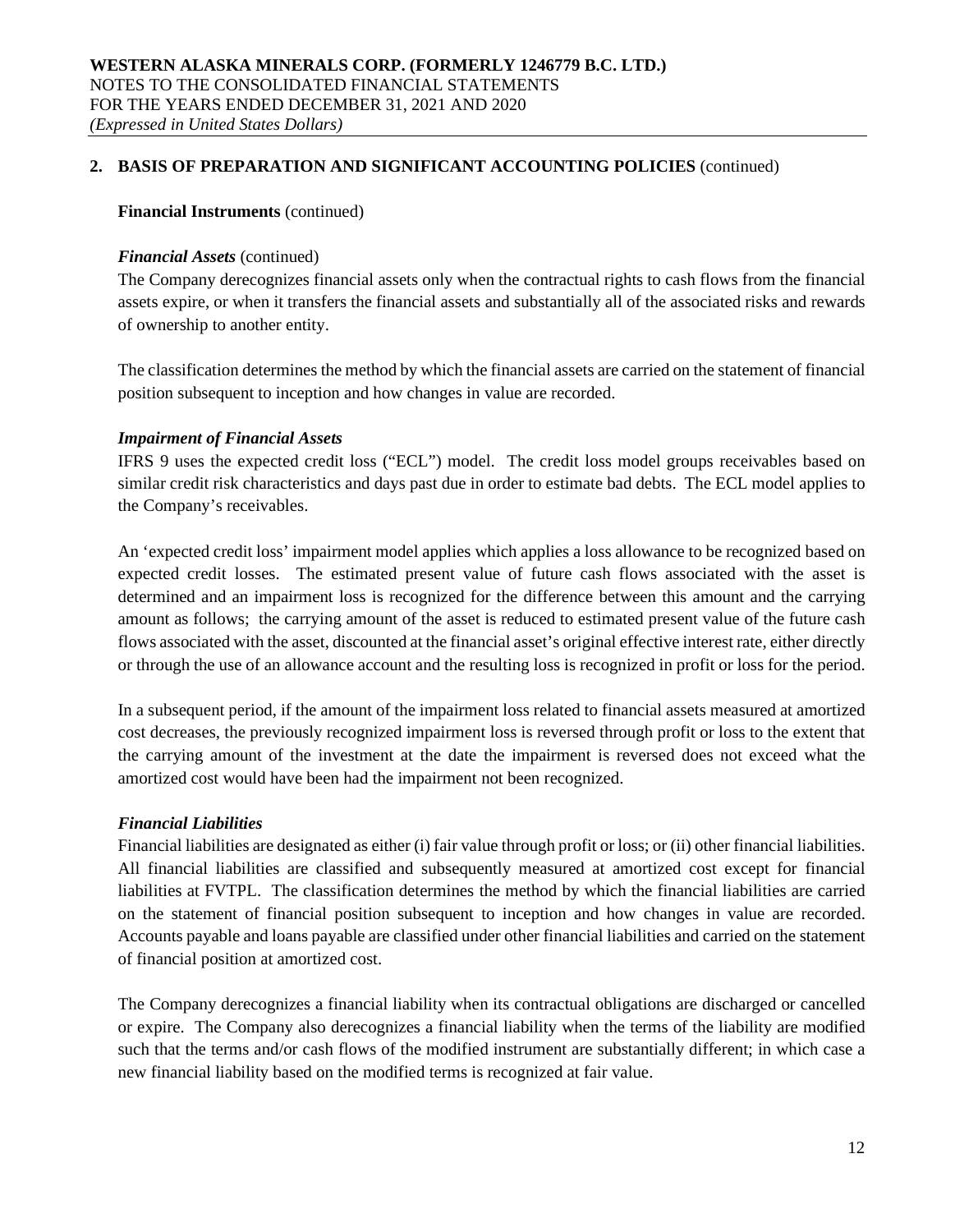#### **Interests in joint arrangements**

A joint arrangement can take the form of a joint venture or joint operation. All joint arrangements involve a contractual arrangement that establishes joint control, which exists only when decisions about the activities that significantly affect the returns of the investee require unanimous consent of the parties sharing control. A joint operation is a joint arrangement in which the Company has rights to the assets and obligations for the liabilities relating to the arrangement. A joint venture is a joint arrangement in which the Company has rights to only the net assets of the arrangement, and where the investment has been made in a separate legal entity.

Joint ventures are accounted for as described below. Joint operations are accounted for by recognizing the Company's share of the assets, liabilities, revenue, expenses and cash flows of the joint operation in the financial statements.

# **Investments in Joint Ventures**

Investments in joint ventures are accounted for using the equity method.

The equity method involves recording the initial investment at cost and subsequently adjusting the carrying value of the investment for the Company's proportionate share of the profit or loss, other comprehensive income or loss and any other changes in the joint venture's net assets.

The Company's proportionate share of the joint venture's profit or loss and other comprehensive income or loss is based on its most recent financial statements. Adjustments are made to align any inconsistencies between the Company's accounting policies and the joint venture's policies before applying the equity method. Adjustments are also made to account for depreciable assets based on their fair values at the acquisition date of the investment and for any impairment losses recognized by the joint venture.

If the Company's share of the joint venture's losses equals or exceeds the investment in the joint venture, recognition of further losses is discontinued. After the Company's interest is reduced to zero, additional losses will be provided for and a liability recognized only to the extent that the Company has incurred legal or constructive obligations to provide additional funding or make payments on behalf of the joint venture. If the joint venture subsequently reports profits, the Company resumes recognizing its share of those profits only after its share of the profits equals the share of losses not recognized.

At each statement of financial position date, management considers whether there is objective evidence of impairment in the joint ventures. If there is such evidence, management determines if there is a need to record an impairment in relation to the joint venture.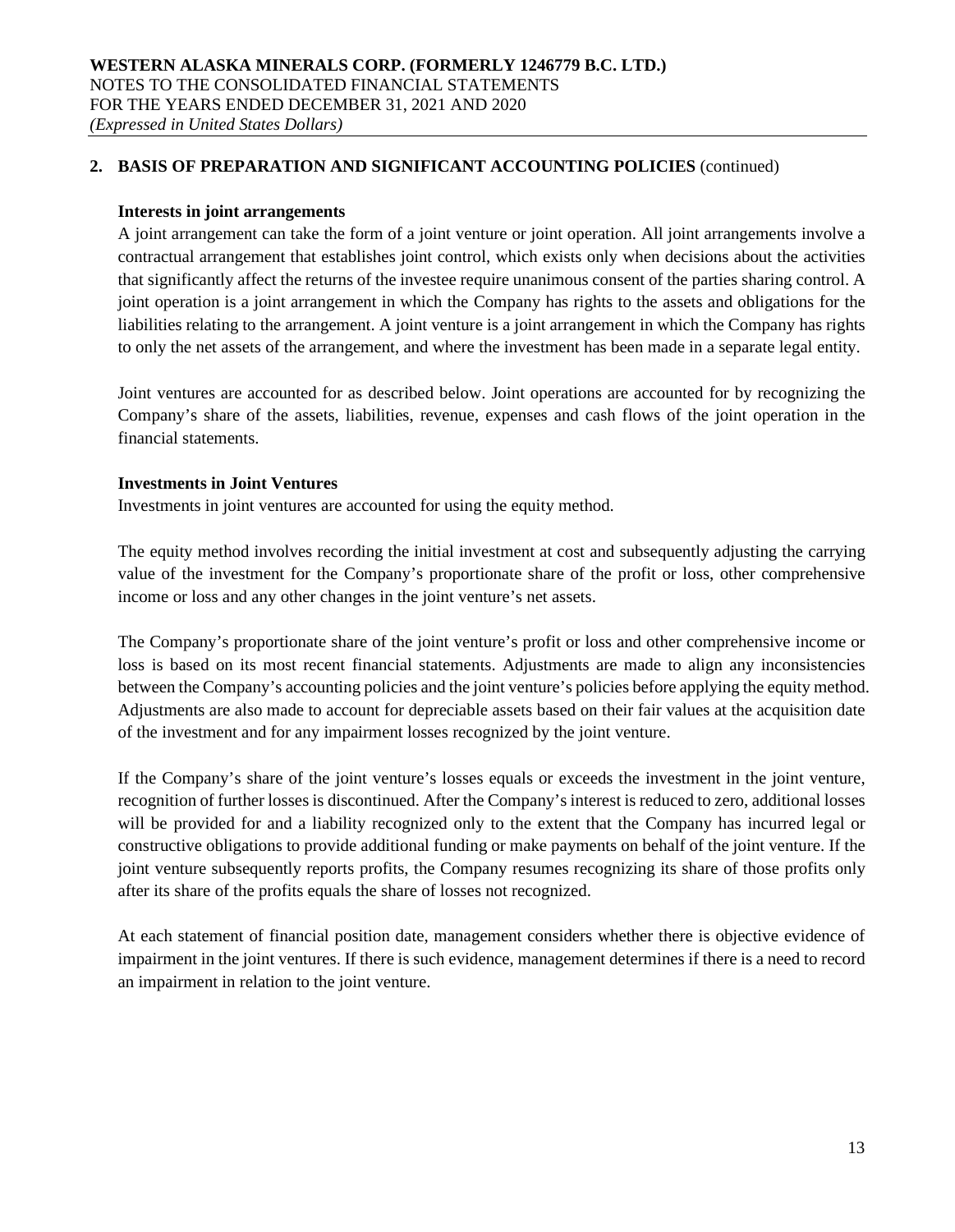# **Exploration and evaluation properties**

The Company is in the exploration stage with respect to its investment in exploration and evaluation properties and accordingly follows the practice of capitalizing all costs relating to the acquisition of, exploration for and development of its mineral claims and crediting all proceeds received against the cost of related claims. Cost includes any cash consideration and advance royalties paid, and the fair market value of shares issued, if any, on the acquisition of exploration and evaluation properties.

At such time as commercial production commences, these costs will be charged to operations on a unit-ofproduction method based on proven and probable reserves. The aggregate costs related to abandoned mineral claims are charged to operations at the time of any abandonment or when it has been determined that there is evidence of a permanent impairment. An impairment charge relating to exploration and evaluation properties is subsequently reversed when new exploration results or actual or potential proceeds on sale result in a revised estimate of the recoverable amount but only to the extent that this does not exceed the original carrying value of the property that would have resulted if no impairment had been recognized.

The recoverability of amounts shown for exploration and evaluation properties is dependent upon the discovery of economically recoverable reserves, the ability of the Company to obtain financing to complete development of the properties, and on future production or proceeds of disposition. These amounts are reflective of costs incurred and are not intended to represent current or future values.

# **Business Combinations**

Acquisitions of businesses, or of assets when the definition of a business is not met, are accounted for using principles applicable to the acquisition method as described in IFRS 3. The consideration of each such combination is measured, at the date of the exchange, as the aggregate of the fair value of assets given up, liabilities incurred or assumed and equity instruments issued by the Company to the former owners of the acquire in exchange for control of the acquired. Acquisition-related costs are expensed. The acquiree's identifiable assets, liabilities and contingent liabilities are recognized at their fair value at the acquisition date.

Goodwill arising on acquisition is recognized as an asset and initially measured at cost, being the excess of the consideration of the acquisition over the Company's interest in the fair value of the net identifiable assets, liabilities and contingent liabilities recognized. If the Company's interest in the fair value of the acquiree's net identifiable assets, liabilities and contingent liabilities exceeds the costs of the acquisition, the excess is recognized in profit or loss immediately. Goodwill may also arise as a result of the requirement under IFRS to record a deferred tax liability on the excess of the fair value of the acquired assets over their correspondence tax bases, with the corresponding offset recorded as goodwill.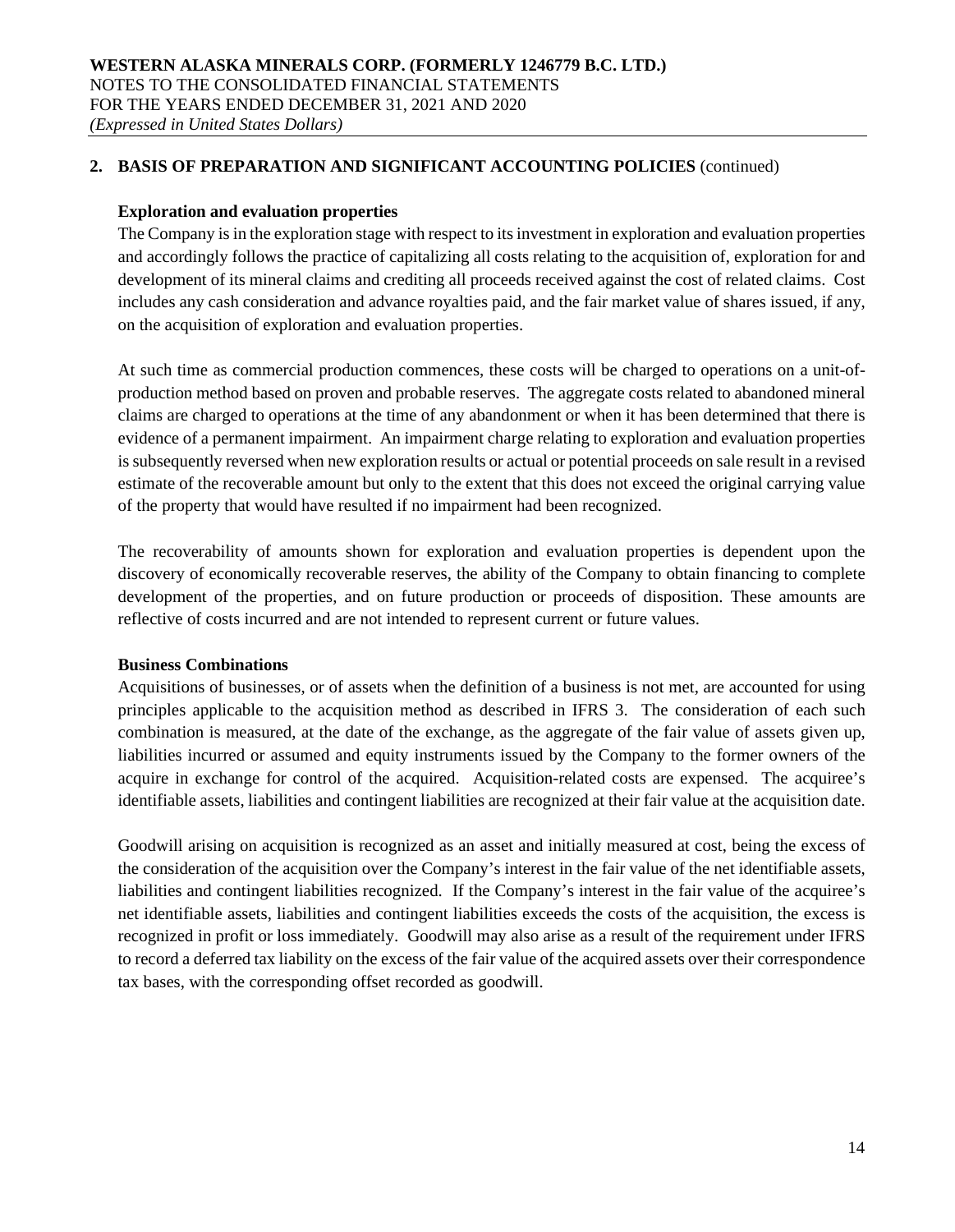# **Cash**

Cash is comprised of cash at banks and on hand, and short-term deposits with an original maturity of three months or less, which are readily convertible into a known amount of cash. The Company's cash is held with major financial institutions in business accounts, bankers' acceptances and in government treasury bills which are available on demand by the Company for its programs, and are not invested in any asset backed deposits/investments.

# **Decommissioning Liabilities**

Future obligations to retire an asset, including dismantling, remediation and ongoing treatment and monitoring of the site, are recognized and recorded as a liability at fair value at the time when they are incurred or when the event giving rise to such an obligation occurs. The liability is increased (accreted) over time through periodic charges to earnings. The corresponding asset retirement cost is capitalized as part of the asset's carrying value, and is amortized over the asset's estimated useful life. The amount of the liability will be subject to re-measurement at each reporting period.

The Company is subject to laws and regulations relating to environmental matters in all jurisdictions in which it operates, including provisions relating to property reclamation, discharge of hazardous material and other matters. The Company may also be held liable should environmental problems be discovered that were caused by former owners and operators of its properties and properties in which it has previously had an interest. The Company conducts its exploration and evaluation activities in compliance with applicable environment protection legislation. The Company is not aware of any existing environmental problems related to any of its current or former properties that may result in material liability to the Company.

# **Share-Based Payments**

Share-based payments to officers, directors, and consultants are measured at the fair value of the instruments issued and recognized over the vesting periods. Share-based payments to non-employees are measured at the fair value of the goods or services received, or the fair value of the equity instruments issued if it is determined the fair value of the goods or services cannot be reliably measured, and are recorded at the date the goods or services are received. The fair value of equity instruments granted, as determined using the Black-Scholes Option Pricing Model, is expensed in profit or loss. The corresponding amount is recorded to reserves. The number of equity instruments expected to vest is reviewed and adjusted at the end of each reporting period such that the amount recognized for services received as consideration for the equity instruments granted shall be based on the number of equity instruments that will eventually vest.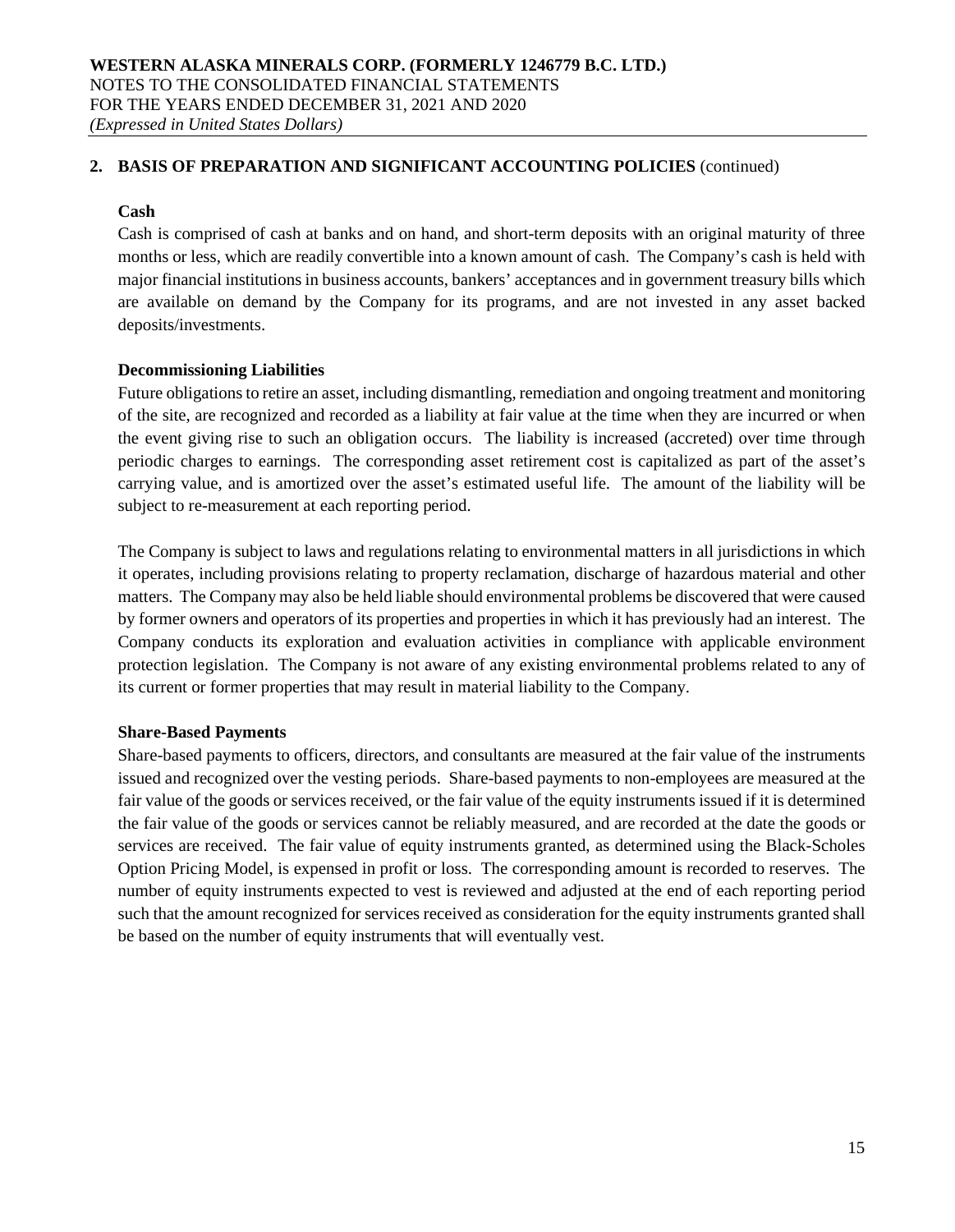# **Share-Based Payments** (continued)

The Company grants stock options to acquire common shares of the Company to directors, officers, employees and consultants. An individual is classified as an employee when the individual is an employee for legal or tax purposes or provides services similar to those performed by an employee. The fair value of stock options granted to employees is measured on the date of grant, using the Black-Scholes option pricing model, and is recognized over the vesting period. A corresponding increase in reserves is recorded when stock options vests. When stock options are exercised, share capital is increased by the sum of the consideration paid and the related portion of share-based compensation previously recorded in reserves.

Share-based compensation to non-employees is measured at the fair value of goods or services received or the fair value of the equity instruments issued, if it is determined the fair value of the goods or services cannot be reliably measured, and are recorded at the date the goods or services are received.

The fair value of awards is calculated using the Black-Scholes option pricing model, which considers the following factors:

| - Exercise Price      | - Forfeiture Rate           |
|-----------------------|-----------------------------|
| - Expected Life       | - Risk – Free interest rate |
| - Expected Volatility | - Dividend yield            |

# - Current market price of underlying shares

#### **Reserves**

Reserves record items recognized as share-based compensation until such time that the options or compensatory warrants are exercised, at which time the corresponding amount is reallocated to share capital. Amounts recorded for forfeited or expired options or warrants are transferred to deficit.

# **Related Party Transactions**

Parties are considered to be related if one party has the ability, directly or indirectly, to control the other party or exercise significant influence over the other party in making financial and operating decisions. Parties are also considered to be related if they are subject to common control. Related parties may be individuals or corporate entities. A transaction is considered to be a related party transaction when there is a transfer of resources or obligations between related parties.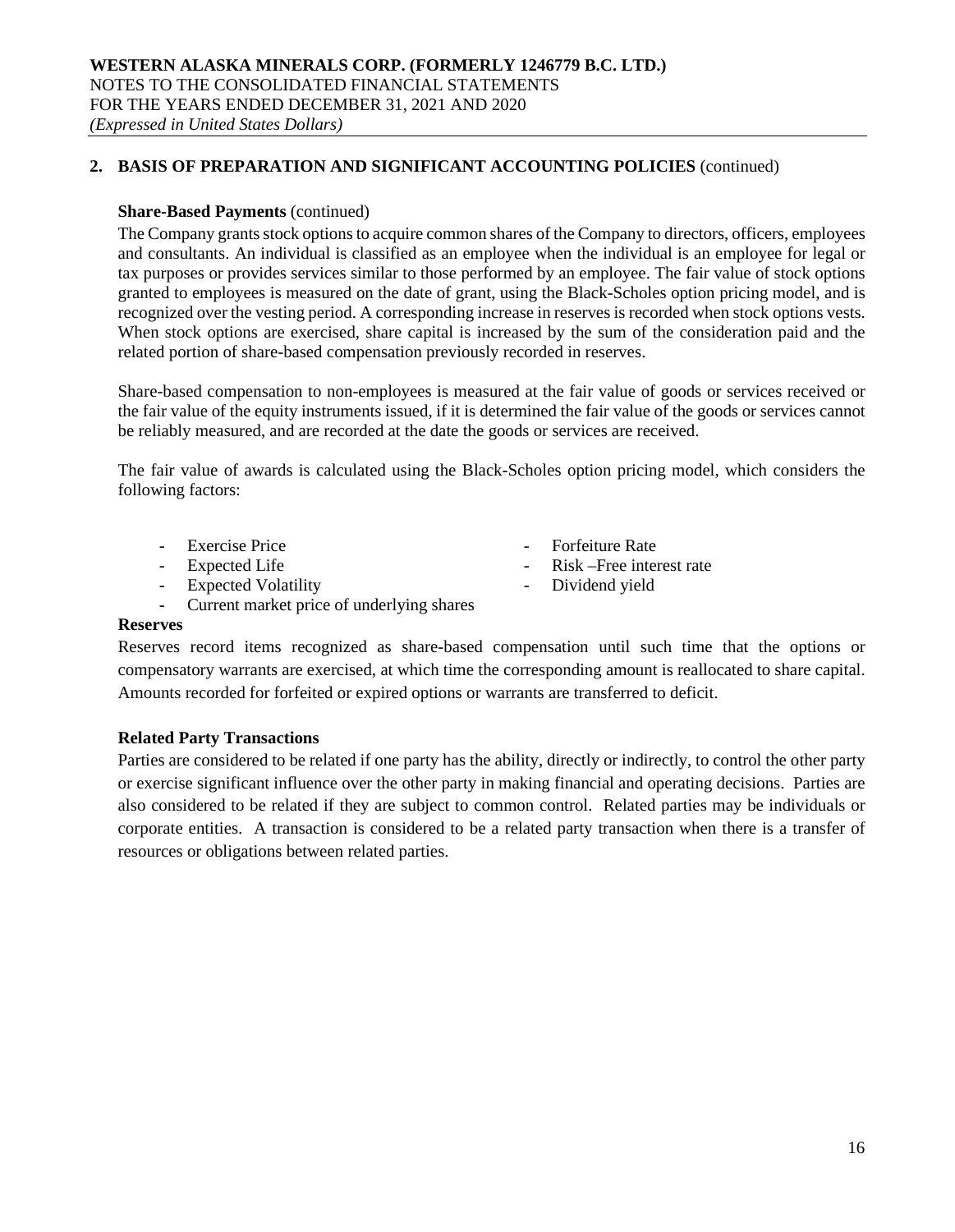# **Current and Deferred Income Taxes**

# *Current Income Tax*

Current income tax assets and liabilities are measured at the amount expected to be recovered from or paid to the taxation authorities. The tax rates and tax laws used to compute the amount are those that are enacted or substantively enacted, at the reporting date, in the countries where the Company operates and generates taxable income.

Current income tax relating to items recognized directly in other comprehensive income or equity is recognized in other comprehensive income or equity and not in profit or loss. Management periodically evaluates positions taken in the tax returns with respect to situations in which applicable tax regulations are subject to interpretation and establishes provisions where appropriate.

# *Deferred Income Tax*

Deferred income tax is recognized, using the asset and liability method, on temporary differences at the reporting date arising between the tax bases of assets and liabilities and their carrying amounts for financial reporting purposes.

The carrying amount of deferred income tax assets is reviewed at the end of each reporting period and recognized only to the extent that it is probable that sufficient taxable profit will be available to allow all or part of the deferred income tax asset to be utilized.

Deferred income tax assets and liabilities are measured at the tax rates that are expected to apply to the year when the asset is realized or the liability is settled, based on tax rates (and tax laws) that have been enacted or substantively enacted by the end of the reporting period.

Deferred income tax assets and deferred income tax liabilities are offset, if a legally enforceable right exists to set off current tax assets against current income tax liabilities and the deferred income taxes relate to the same taxable entity and the same taxation authority.

# **Loss Per Share**

Basic loss per share is calculated by dividing the loss attributable to common shareholders by the weighted average number of common shares outstanding in the period. For all periods presented, the loss attributable to common shareholders equals the reported loss attributable to owners of the Company. Diluted loss per share is calculated by the treasury stock method. Under the treasury stock method, the weighted average number of common shares outstanding for the calculation of diluted loss per share assumes that the proceeds to be received on the exercise of dilutive share options are used to repurchase common shares at the average market price during the period.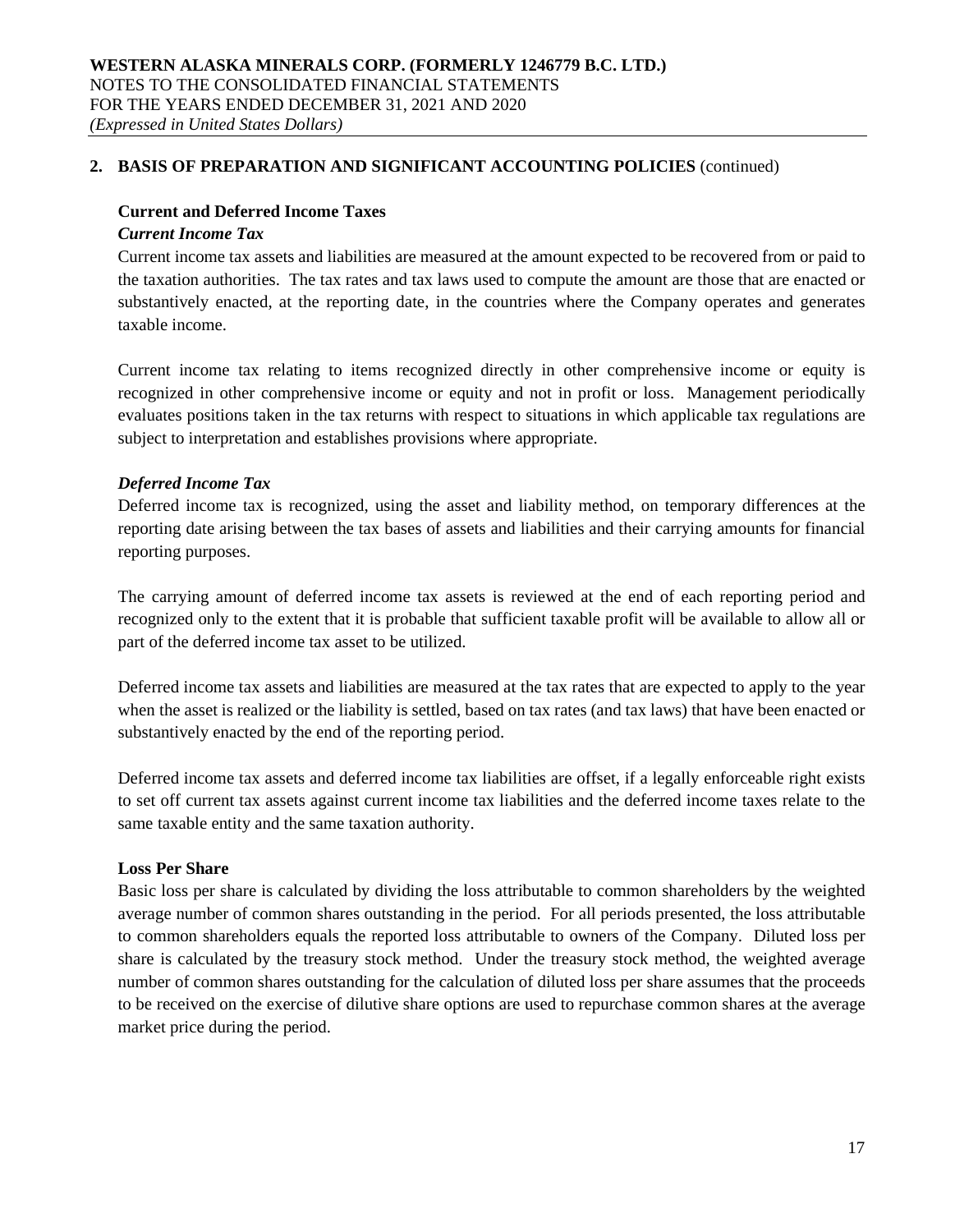### **Foreign Currency Translation**

The functional currency of each entity in the consolidated group is the currency of the primary economic environment in which that entity operates. The foreign currency transactions of each entity are translated into the functional currency using the exchange rates prevailing at the date of the transaction. Foreign currency monetary items are translated at the period-end exchange rate. Non-monetary items measured at historical cost continue to be carried at the exchange rate at the date of the transaction. Non-monetary items measured at fair value are reported at the exchange rate at the date when fair values were determined.

Exchange differences arising on the translation of monetary items or on settlement of monetary items are recognized in profit or loss in the period in which they arise.

Management has assessed the functional currency of both WACG and Piek Inc. to be USD, while the functional currency of the former 977 was, and remains, CAD. The Company's consolidated reporting currency, which is determined on a discretionary basis, is USD. Exchange differences arising on the translation of the former 977's accounts to USD for reporting purposes, including the translation of nonmonetary items using period end rates, are reported in Other Comprehensive Income and are maintained on a carry-forward basis within a separate component of equity.

### **Share capital**

Common shares are classified as equity. Transaction costs directly attributable to the issue of common shares and share options are recognized as a deduction from equity, net of any tax effects.

# **Recent Accounting Pronouncements**

# *IAS 16 "Property, Plant and Equipment"*

In 2020, the IASB issued amendments to IAS 16 "Property, Plant and Equipment" which prohibits the deduction from the cost of an item of property, plant and equipment any proceeds received from the sale of items produced while bring the asset to the location and condition necessary for it to be capable of operating in the manner intended by management. Instead, the entity recognizes the proceeds from the sale of such items, and the cost of producing those items in the Statements of Comprehensive Loss. The amendments to IAS 16 are effective for annual reporting periods beginning on or after January 1, 2022, with early adoption permitted. The amendments will not impact the Company's consolidated financial statements.

# *IAS 12 "Income Taxes"*

In May 2021, the IASB issued amendments to IAS 12 "Income Taxes". The amendments to IAS 12 narrow the scope of the initial recognition exemption so that it no longer applies to transactions which give rise to equal amounts of taxable and deductible temporary differences. The Company is to recognize a deferred tax asset and deferred tax liability for temporary differences arising on initial recognition for certain transactions, including leases and reclamation provision. The amendments to IAS 12 are effective for annual reporting periods beginning on or after January 1, 2023, with early adoption permitted.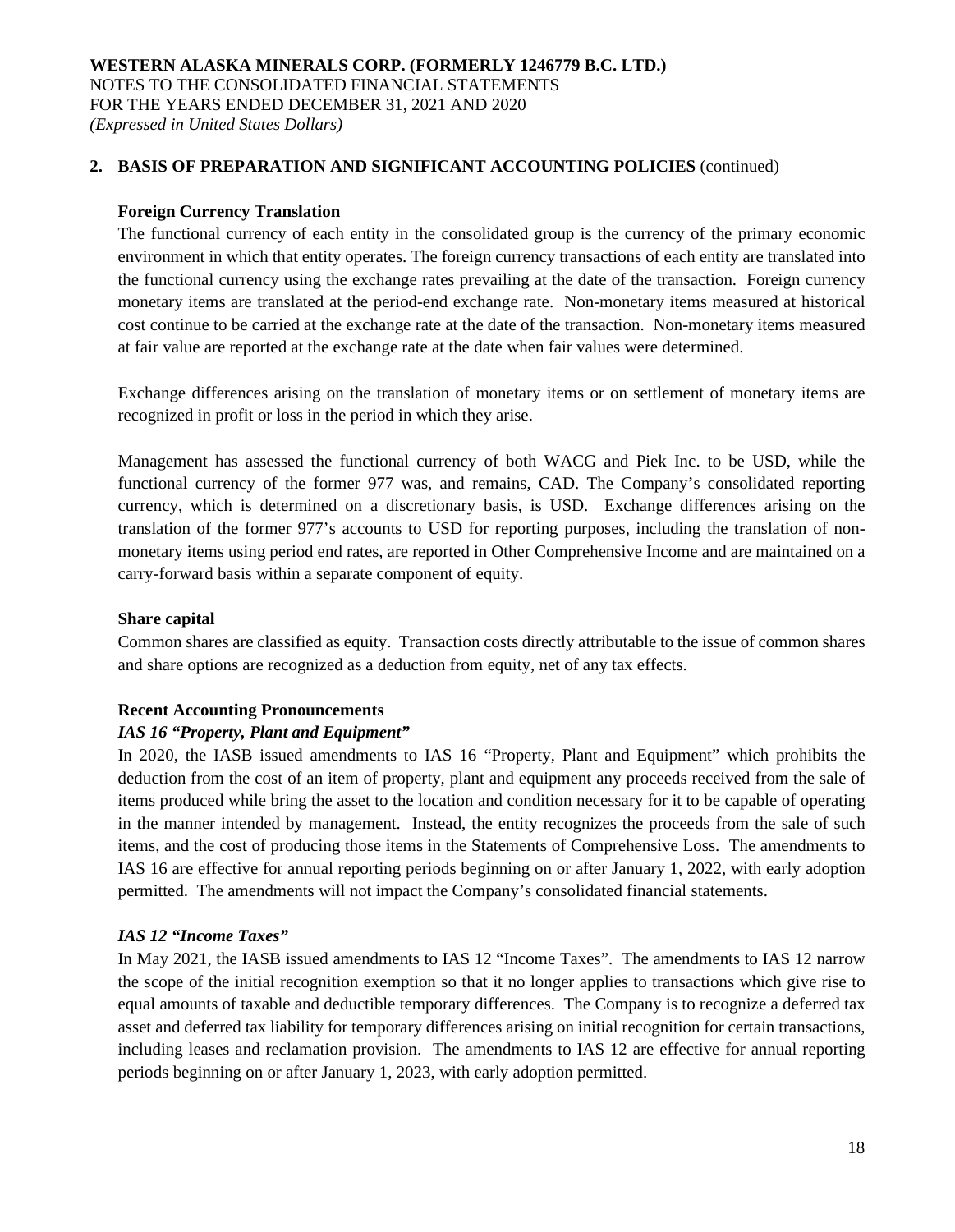# **3. REVERSE ACQUISITION**

On November 10, 2021, pursuant to the Business Combination Agreement (the "Agreement'), 779 and WACG completed a merger whereby 779 acquired all the issued and outstanding WACG common shares, and, as described below, WACG effectively attained a public listing of its common shares via a share exchange.

Pursuant to the Business Combination Agreement:

- 779 consolidated its issued and outstanding capital at a ratio that resulted in 1,510,314 WAM common shares outstanding. The WAM common shares issued in connection with the Transaction were then issued on a post-consolidation basis.
- 779 and WACG completed a three-cornered merger (the "Merger") whereby a wholly-owned subsidiary of WAM, WACG Acquisition Co. ("Subco"), merged with WACG. Upon completion of the merger, one WACG common share was exchanged for 10,000 WAM common shares for non-US residents and for either (i) 100 WAM proportional shares; or (ii) 1,000 WAM common shares and 90 WAM proportional shares for US residents. An aggregate of 4,470,000 WAM common shares were issued, along with 260,700 WAM proportional shares. Each WAM proportional share is exchangeable into 100 WAM common shares at the option of the holder. The ability to convert WAM proportional shares is subject to a restriction that the aggregate number of WAM common shares and WAM proportional shares held by US residents may not exceed 40% of the aggregate number of WAM common shares and WAM proportional shares issued and outstanding after such conversions.
- At the closing of the Transaction, the shareholders of WACG became, in aggregate, the controlling shareholders of WAM. Accordingly, WACG is considered to have acquired 779 with the transaction being accounted for as a reverse takeover of 779 by WACG.

The acquisition constituted an asset acquisition as 779 did not meet the definition of a business, as defined in IFRS 3, Business Combinations. Additionally, as a result of the RTO, the consolidated statement of financial position has been adjusted for the elimination of 779's share capital, contributed surplus and accumulated deficit within shareholders' equity.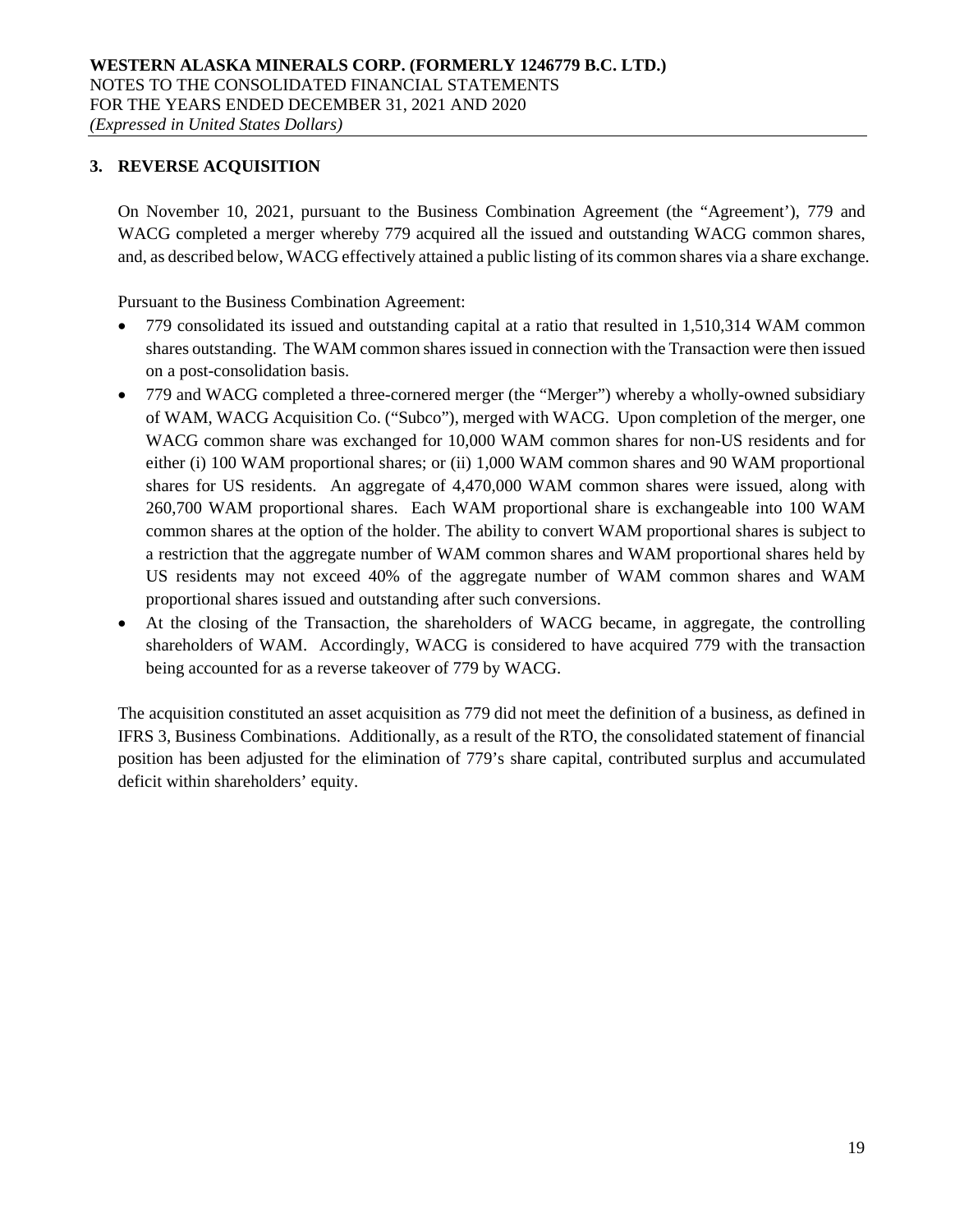# **3. REVERSE ACQUISITION** (continued)

As a result of this asset acquisition, a listing expense of \$1,078,929 has been recorded. This reflects the excess of the estimated fair value of WAM common shares issued to the shareholders of 779 less the fair value of the net assets of 779 acquired.

The allocation of consideration transferred is summarized as follows:

| Consideration:                           |                 |
|------------------------------------------|-----------------|
| Fair value of shares issued              | \$<br>1,030,972 |
| Total consideration                      | 1,030,972       |
|                                          |                 |
| Fair values of the net assets of 779:    |                 |
| Cash                                     | 5,484           |
| GST receivable                           | 4,626           |
| Accounts payable and accrued liabilities | (44, 762)       |
| Other payable                            | (13,305)        |
| Total net assets                         | (47, 957)       |
|                                          |                 |
| Listing expense                          | \$<br>1,078,929 |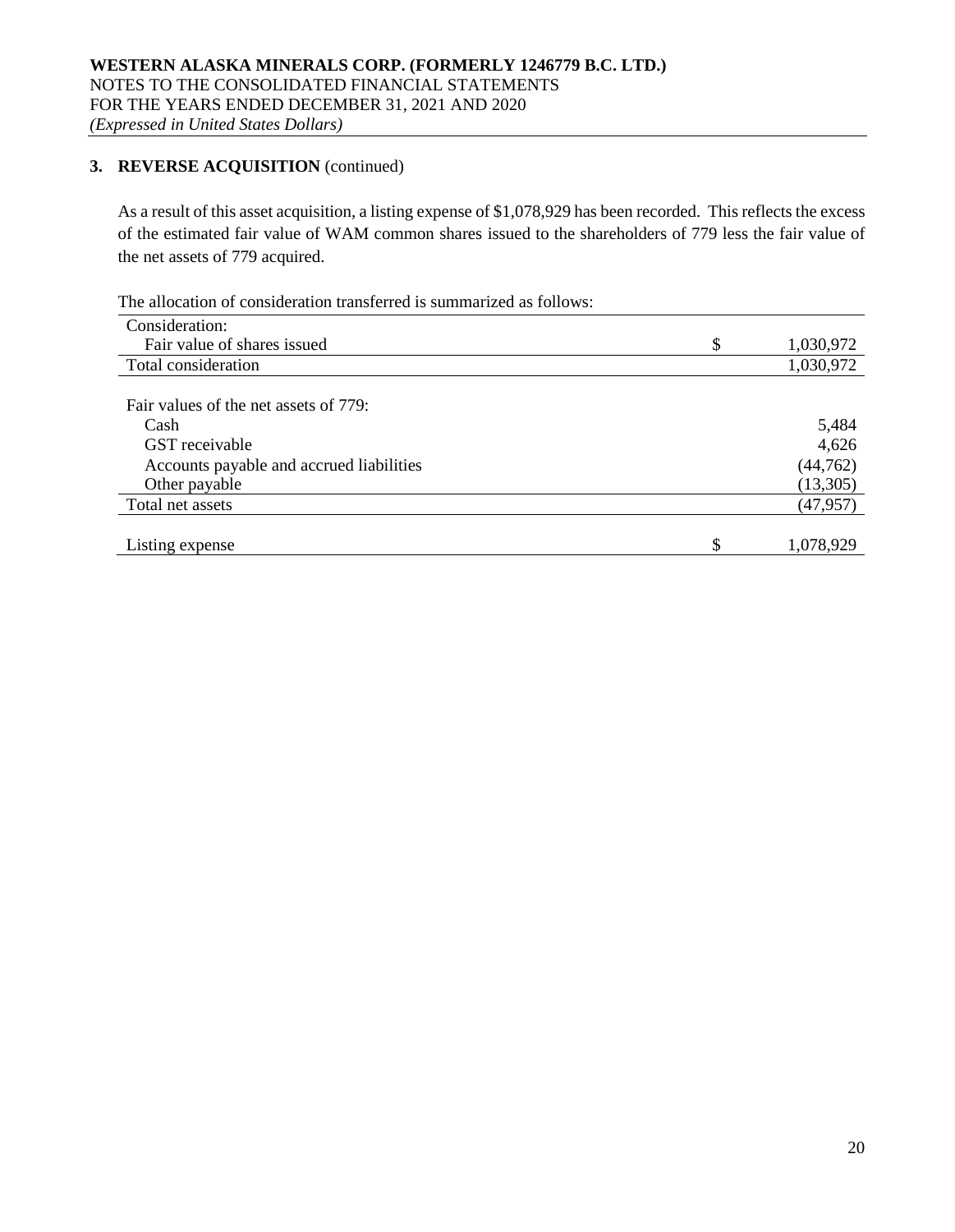# **4. EXPLORATION AND EVALUATION PROEPRTIES**

Schedule of cumulative exploration and evaluation properties costs:

|                                            | Round Top                | Honker   | <b>Illinois Creek</b> |                 |
|--------------------------------------------|--------------------------|----------|-----------------------|-----------------|
|                                            | Property                 | Property | Property              | Total           |
|                                            | \$                       | \$       | \$                    | \$              |
| <b>December 31, 2019</b>                   | 4,830,702                | 266,450  |                       | 5,097,152       |
| Claim maintenance                          | 90,735                   | 50       |                       | 90,785          |
| Assays                                     | 4,336                    |          |                       | 4,336           |
| Camp food, supplies & accommodation        | 221                      |          |                       | 221             |
| Camp labor/payroll costs                   | 10,224                   |          |                       | 10,224          |
| Consultant's fees                          | 33,750                   |          |                       | 33,750          |
|                                            | 10,988                   |          |                       |                 |
| Equipment                                  | 7,600                    |          |                       | 10,988<br>7,600 |
| Fix wing & fuel                            | 11,502                   |          |                       |                 |
| Helicopter & fuel                          |                          |          |                       | 11,502          |
| Other field expenses                       | 8,163                    |          |                       | 8,163           |
| <b>December 31, 2020</b>                   | 5,008,221                | 266,500  | $\blacksquare$        | 5,274,721       |
| Acquisition costs (Notes 4 and 5)          |                          |          | 4,930,000             | 4,930,000       |
| Claim maintenance                          | 72,600                   | 14,750   | 40,845                | 128,195         |
| DNR permit fees                            | 2,090                    | 3,050    | 6,161                 | 11,301          |
| Assays                                     |                          | 11,958   | 147,857               | 159,815         |
| Camp food, supplies & accommodations       |                          |          | 96,410                | 96,410          |
| Camp labour/payroll costs                  | $\overline{\phantom{0}}$ | 40,825   | 535,254               | 576,079         |
| <b>Consultant</b> fees                     |                          |          | 120,927               | 120,927         |
| Drilling                                   |                          | 176,038  | 798,437               | 974,475         |
| Equipment                                  | 11,240                   | 21,170   | 493,181               | 525,591         |
| Fixed wing & fuel                          |                          |          | 387,457               | 387,457         |
| Helicopter & fuel                          | $\overline{\phantom{0}}$ | 69,390   | 80,634                | 150,024         |
| Travel                                     |                          |          | 45,397                | 45,397          |
| River access                               |                          |          | 190,042               | 190,042         |
| Other field expenses                       | 47                       |          | 39,947                | 39,994          |
| Reclassification<br>joint<br>of<br>venture |                          |          |                       |                 |
| exploration costs (Note 5)                 |                          |          | $1,373,215$ *         | 1,373,215       |
|                                            |                          |          |                       |                 |
| <b>December 31, 2021</b>                   | 5,094,198                | 603,681  | 9,285,764             | 14,983,643      |

\* *of which \$1,314,523 was incurred prior to 2021.*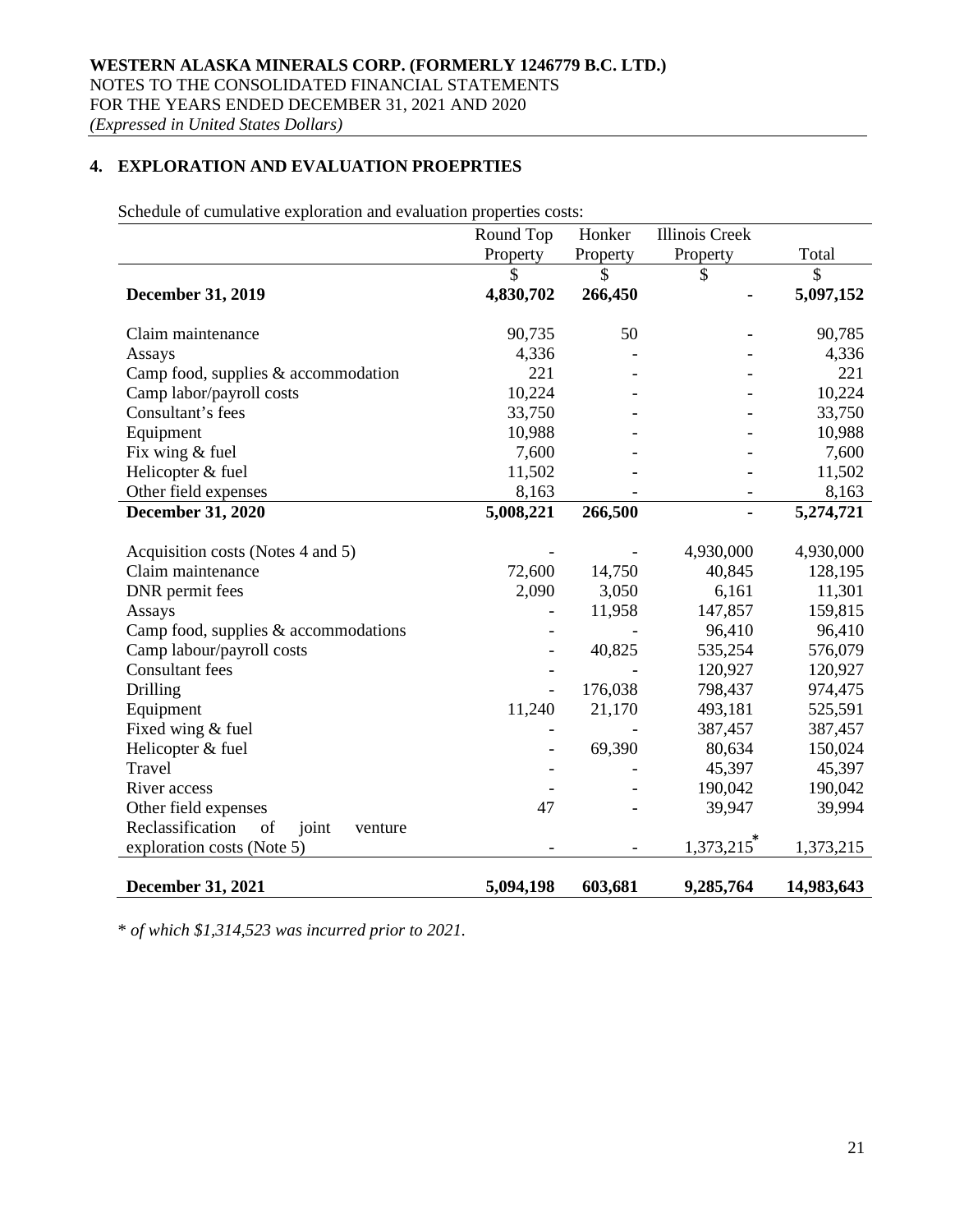# **4. EXPLORATION AND EVALUATION PROEPRTIES** (continued)

# **Round Top Property, Alaska**

The Round Top Property consists of 92 state mineral claims, owned 100% by WACG, located in the Mount McKinley and Nulato mining districts of Alaska.

# **Honker Property, Alaska**

The Honker Property consists of 24 state mineral claims, owned 100% by WACG, located in the Mount McKinley mining district of Alaska.

# **Illinois Creek Mine Project, Alaska**

The Company has had an effective interest in this property since 2018. See Note 5. On March 31, 2021, WACG and one of its shareholders, Joe Piekenbrock, entered into a stock purchase agreement (the "Illinois") Creek Agreement"), whereby WACG acquired 100% of the issued and outstanding common shares of an Alaska private company, Piek Incorporated ("Piek"), in exchange for 120 WACG common shares (valued at \$540,000) and \$3,698,000 payable by the issuance of a promissory note. See Note 9.

Piek is the sole owner of 110 state mineral claims, known as the Illinois Creek Project, located in the Mount McKinley mining district of Alaska. An additional 86 claims were staked by WACG in 2021 after the acquisition of Piek.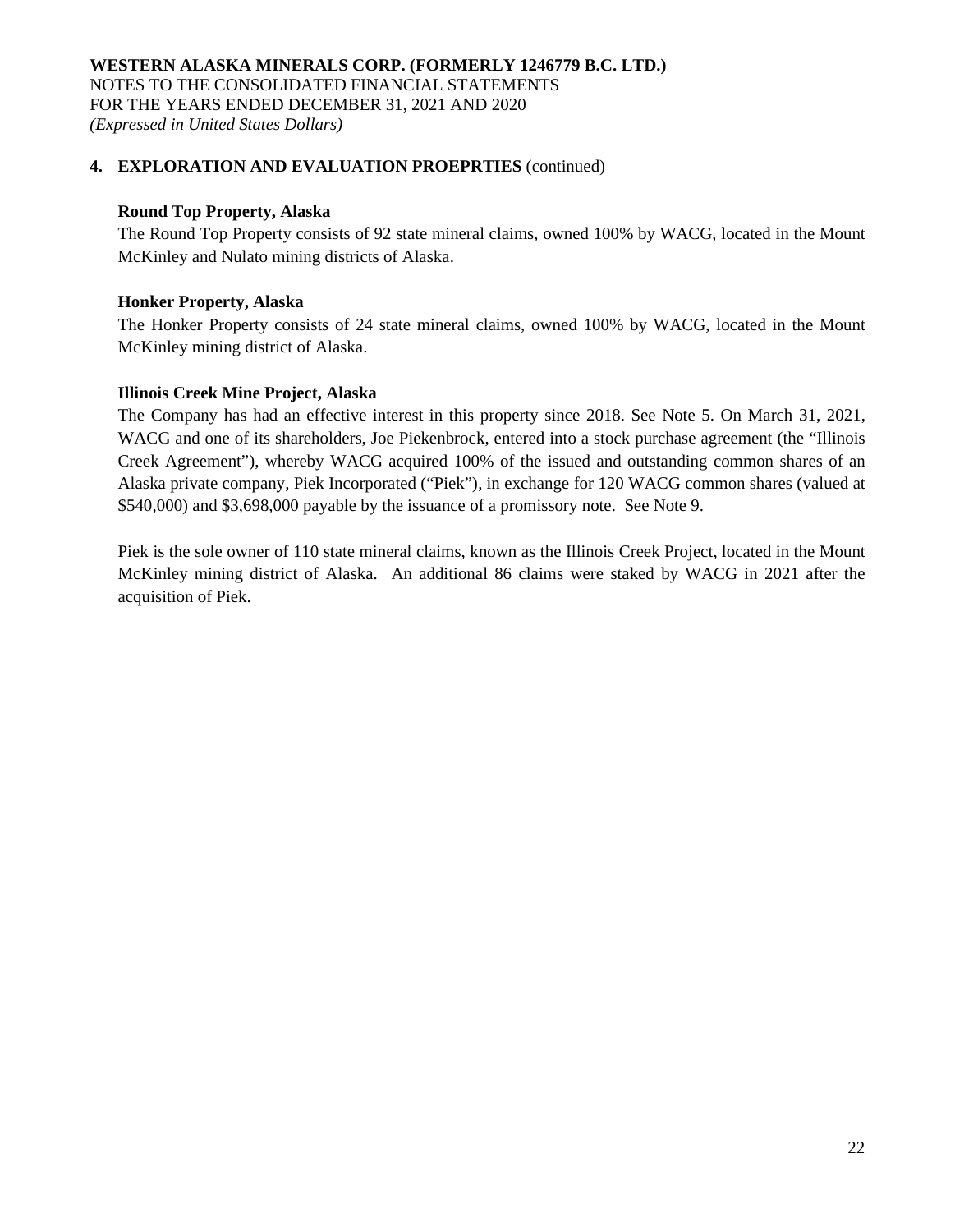# **5. INVESTMENT IN JOINT VENTURE**

On October 17, 2018, WACG and Joe Piekenbrock (at the time, the sole shareholder of Piek) entered into an Operating Agreement (the "Operating Agreement") to form the Illinois Creek Joint Venture, LLC (the "JV"). Pursuant to the JV Operating Agreement, WACG issued and contributed to the JV 346 of WACG common shares (valued at \$2,249,000), and Joe Piekenbrock contributed, to the JV, 30% of his outstanding common shares. WACG and Joe Piekenbrock each had a 50% working interest in the JV. The business purpose of the JV was to advance exploration work in respect to the Illinois Creek Mine Project.

On March 31, 2021, WACG and Joe Piekenbrock agreed to wind up the JV and the previously contributed WACG common shares and Piek were returned to each party. WACG retained the tax attributes of the expenditures it funded via the JV.

For accounting and future presentation purposes, WACG reclassified its residual March 31, 2021 balance of Investment in Joint Venture to Exploration and Evaluation Property Interests in the context of maintaining the continuity of its economic interest in the Illinois Creek Mine Project, as described in Note 4.

 \$ December 31, 2019 2,680,029 Cash contributions 911,788 Share of net loss of joint venture (28,294)

December 31, 2020 3,563,523

A summary of the changes in the carrying value of the Company's investment in joint venture is presented below:

| Cash contributions                                                      | 66,893      |
|-------------------------------------------------------------------------|-------------|
| Share of net loss of joint venture                                      | (8,201)     |
| Cancellation of WACG common shares issued under the Operating Agreement | (1,557,000) |
| Reclassification of share consideration under the Operating Agreement*  | (692,000)   |
| Reclassification of joint venture exploration costs                     | (1,373,215) |
| March 31, 2021 (date of dissolution of JV)                              |             |
|                                                                         |             |

\* *\$2,000 per WACG common share was the initial 346 share contribution to the joint venture was in excess of the per share amount applicable to the March 31, 2021 issuance and concurrent cancellation of shares in connection with the acquisition of the Illinois Creek Mine Project. This amount has therefore been included within the acquisition costs applicable to the project.*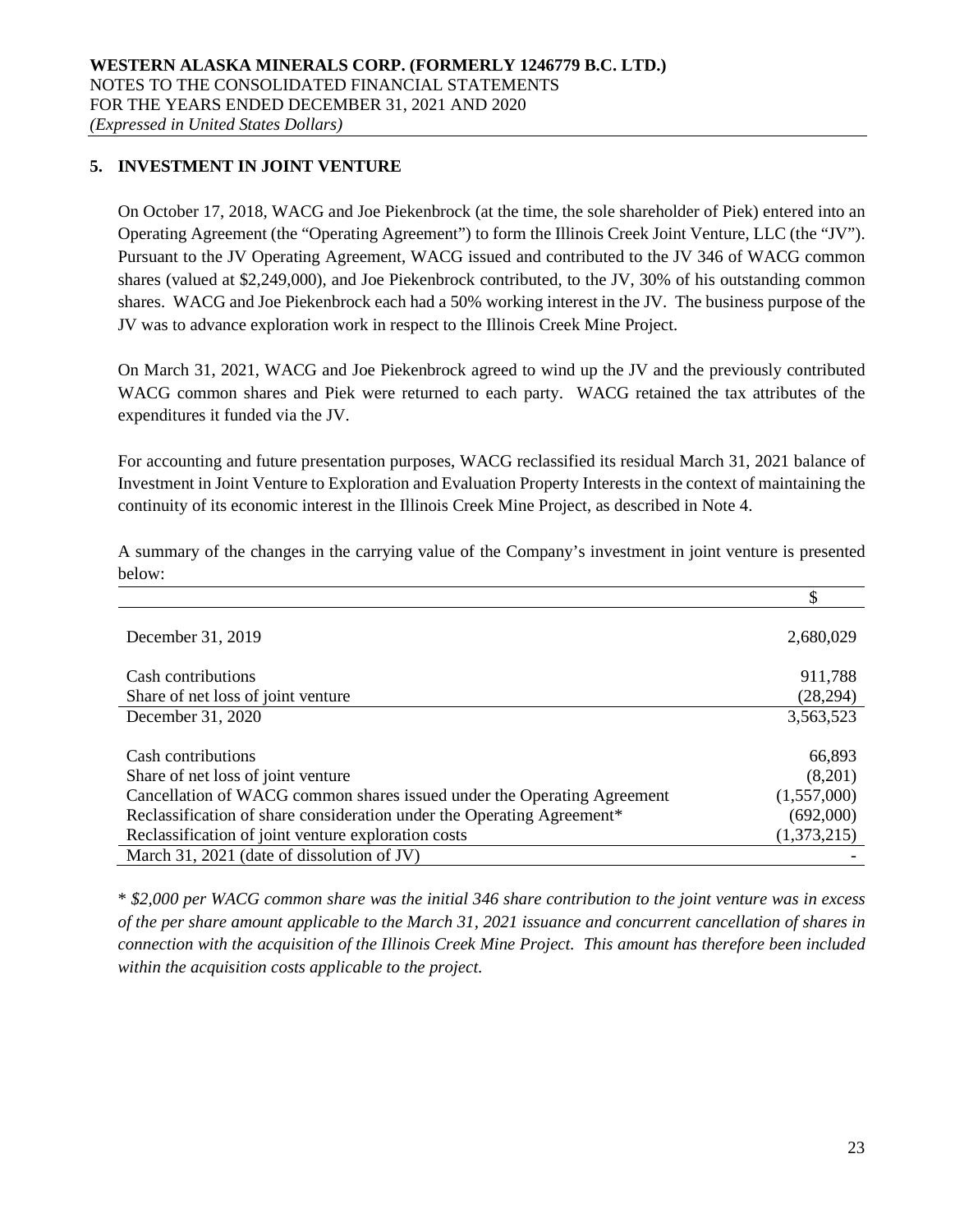# **5. INVESTMENT IN JOINT VENTURE** (continued)

The following are the expenses of the joint venture for the period from January 1, 2021 up to March 31, 2021 (the date of dissolution of the JV), and January 1, 2020 to December 31, 2020:

|                                     | Three Months ended<br>March 31, 2021 | Year ended<br>December 31, 2020 |
|-------------------------------------|--------------------------------------|---------------------------------|
|                                     | \$                                   | \$                              |
| Accounting fees                     |                                      | 3,170                           |
| Bank charges                        | 7                                    | 125                             |
| Travel expenses                     |                                      | 15,710                          |
| Payroll expenses                    | 5,155                                | 30,136                          |
| Miscellaneous expenses              | 11,240                               | 7,447                           |
| Joint venture net loss              | 16,402                               | 56,588                          |
| Net loss allocation:<br><b>WACG</b> | 8,201                                | 28,294                          |
| Joe Piekenbrock                     | 8,201                                | 28,294                          |
|                                     | 16,402                               | 56,588                          |

The continuity of the exploration costs incurred by the JV during the first quarter of fiscal 2021, reclassified to exploration and evaluation property interests upon the dissolution of the JV, was as follows:

|                           | Illinois Creek Mine |  |
|---------------------------|---------------------|--|
|                           | \$                  |  |
| December 31, 2020*        | 1,314,523           |  |
| Assays                    | 10,537              |  |
| Camp labour/payroll costs | 20,804              |  |
| Consultants' fees         | 20,971              |  |
| Equipment                 | 580                 |  |
| Other field expenses      | 5,800               |  |
| March 31, 2021            | 1,373,215           |  |

\* *WACG's net investment in the JV at December 31, 2020 comprised this figure plus the estimated fair value of WACG common shares contributed to the JV (\$2,249,000).* 

# **6. ACCOUNTS PAYABLE AND ACCRUED LIABILITIES**

|                     | December 31, 2021 | December 31, 2020 |
|---------------------|-------------------|-------------------|
| Accounts payable    | 72,490            | 70,727            |
| Accrued liabilities | 270,999           |                   |
| Other payable       | 2,779             |                   |
|                     | 346,268           | 70.727            |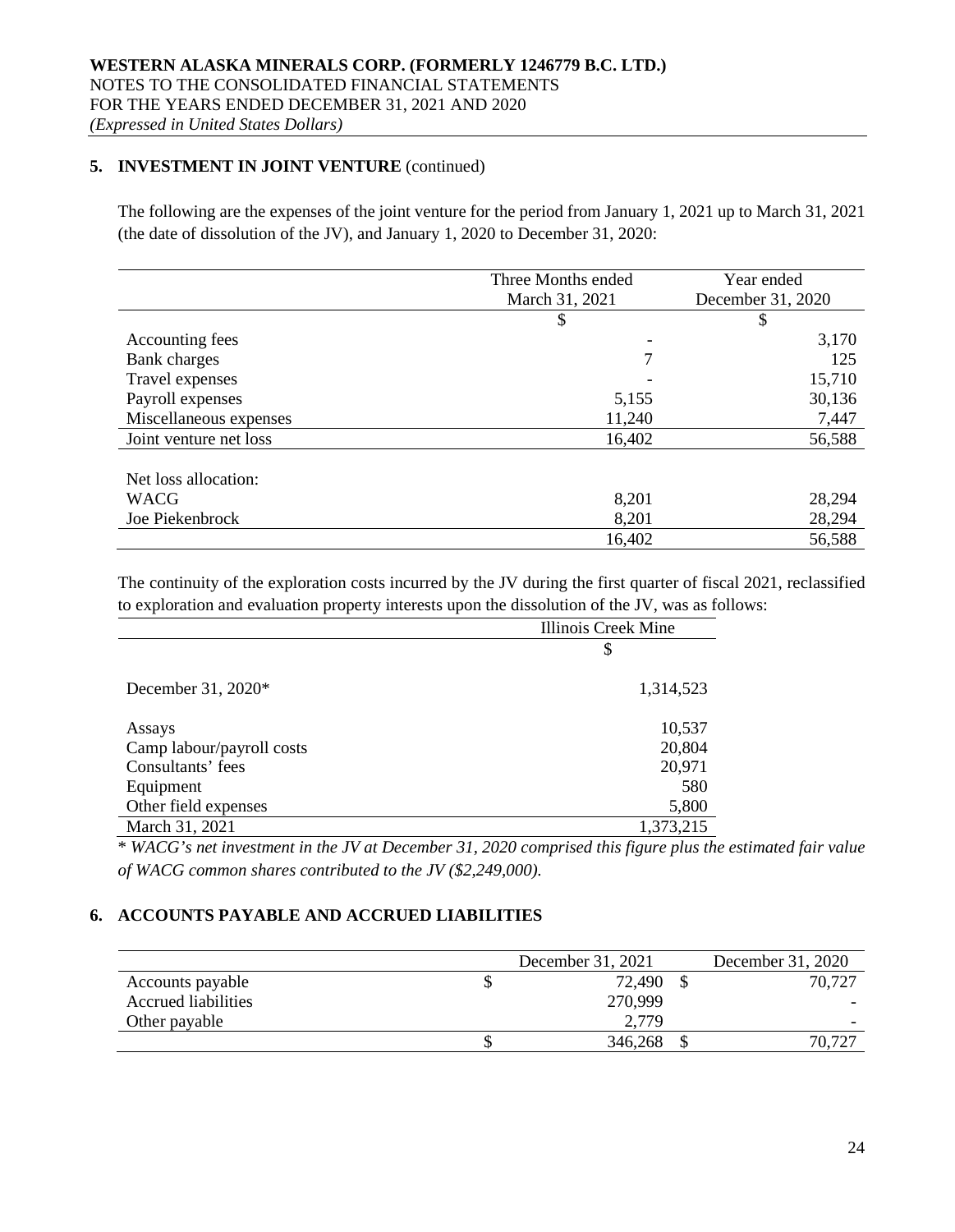# **7. RELATED PARTY TRANSACTIONS**

Key management personnel include the Company's Board of Directors and members of senior management. The Company's related parties include key management personnel, and companies related by way of directors or shareholders in common.

# **Due to/from Related Parties**

As at December 31, 2021, \$193,750 (2020 - \$61,875) is included in accounts payable and accrued liabilities and \$3,200,000 (2020 - \$nil) in promissory note (Note 9) from amounts owing to related parties.

During the year ended December 31, 2021, the Company received advances of \$50,000 (2020 - \$90,685) from officers and directors of the Company, which are non-interest bearing and have no specific terms of repayment. As at December 31, 2021, the Company repaid \$140,685 to the officers and directors and has no outstanding advance from related parties.

# **Key Management Personnel Compensation**

|                                   | December 31, 2021 | December 31, 2020 |
|-----------------------------------|-------------------|-------------------|
| Consulting and professional fees: |                   |                   |
| Directors and Officers            | 330,079           | วว ฯ ะ เ          |
|                                   | 330,079           |                   |

During the year ended December 31, 2021, the Company had share-based compensation made to directors and management of \$238,360 (2020 - \$nil).

# **8. LOAN PAYABLE**

On April 29, 2020, WACG entered into a promissory note (the "Note") for the principal amount of \$24,300. The Note charges interest at 1.0% per annum, and matures two years from the date of first disbursement of the Note. The Note is repayable in 18 monthly instalments of \$1,368, beginning on November 29, 2020. All subsequent monthly instalments are due on the same day of each month thereafter.

The Company may apply for forgiveness of the Note amount in an amount equal to the sum of the following costs incurred by the Company during the eight-week period beginning on the date of the first disbursement of the Note:

- Payroll costs
- Any payment of mortgage of interest on a covered mortgage obligation;
- Any payment on a covered rent obligation; and/or
- Any covered utility payment.

During the year ended December 31, 2021, the Company applied and was granted forgiveness of the Note in its entirety.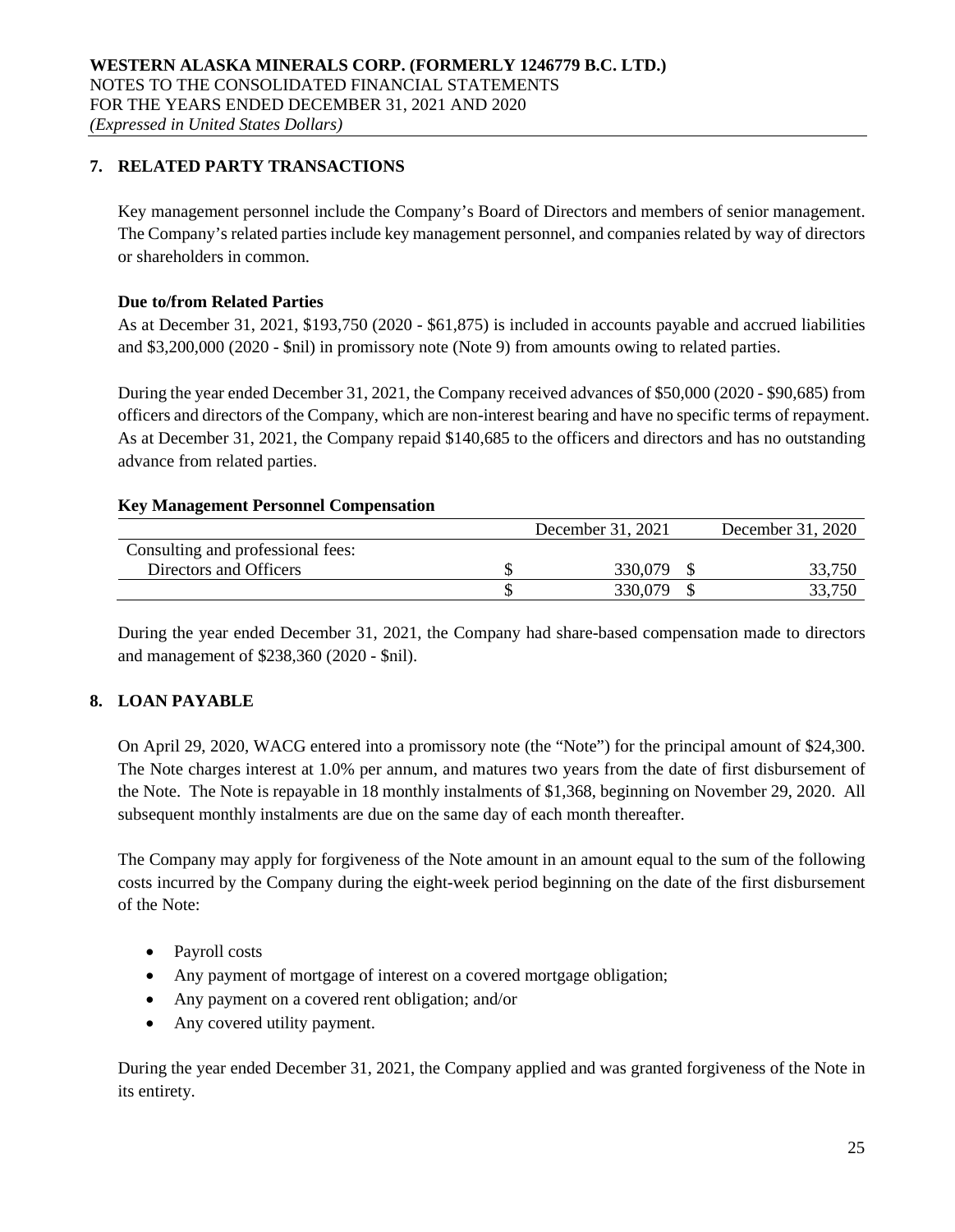# **9. PROMISSORY NOTE**

In accordance with the Illinois Creek Agreement described in Note 4, WACG issued a promissory note of \$3,698,000. The promissory note will accrue interest at 2.0% per annum.

WACG will make payments under the promissory note as follows:

- (i) \$100,000, together with accrued interest, on the earlier of the closing of WACG's financing round to be commenced in April 2021, and the first anniversary of the promissory note (paid during the year ended December 31, 2021);
- (ii) \$398,000, together with the accrued interest, on the earlier of the next private or public financing after the round to be commenced in April 2021, and the first anniversary of the promissory note (also paid during the year ended December 31, 2021);
- (iii) \$500,000 due on the first anniversary of the promissory note and \$1,500,000 is due May 31, 2023; and
- (iv) The outstanding principal balance, together with accrued interest, on the third anniversary of the promissory note.

# **10. SUBSCRIPTION RECEIPTS**

On November 10, 2021, immediately prior to, and contingent upon, the completion of the RTO, WAM completed a non-brokered private placement of subscription receipts at a price of CAD\$0.85 per subscription receipt for gross proceeds of CAD\$5,205,830. The subscription receipts were held in escrow until the closing of the Transaction, upon which the subscription receipts were exchanged on a one-to-one basis for 6,124, 506 post-consolidated common shares.

In connection with the subscription receipts, WAM paid \$97,568 (CAD\$121,492) as financing fees and \$167,731 in other share issue costs.

# **11. SHARE CAPITAL**

# **Authorized Share Capital**

The Company is authorized to issue an unlimited number of common shares without par value.

# **Common and Proportionate Shares**

Pursuant to the RTO transaction, each WACG common share held by a U.S. resident shareholder was exchanged for either: (i) a "Merger Unit", comprised of 1,000 WAM common shares ("WAM common shares" or "common shares") and 90 Proportional Shares ("WAM proportional shares" or "proportional shares"); or (ii) 100 Proportional Shares and each WACG common share held by a non-U.S. resident shareholder was exchanged for 10,000 WAM common shares. The Proportional Shares are, in effect, common shares compressed at the ratio of 100:1 which have voting and economic rights on an as-converted basis. The Proportional Shares are convertible to common shares at the request of the shareholder and with the consent of the Company.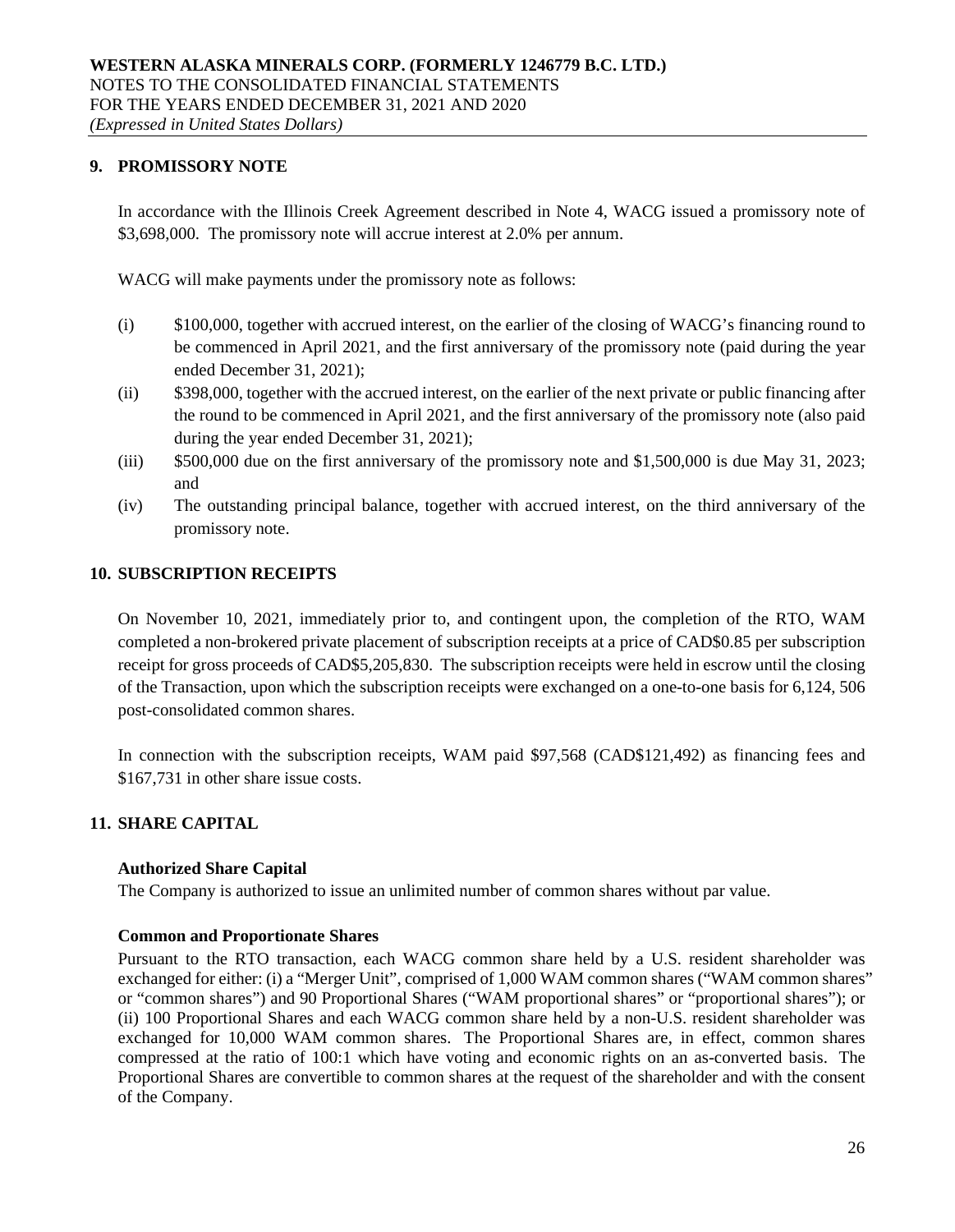# **11. SHARE CAPITAL** (continued)

# **Issued Share Capital**

On January 8, 2021, WACG issued 12 WACG common shares for gross proceeds of \$54,000 on exercise of stock options. \$6,960 was reclassified from Share Option Reserve to Share Capital.

On March 31, 2021, WACG issued 120 WACG common shares in accordance with the Illinois Creek Agreement described in Note 4. These WACG common shares were valued upon issuance at \$540,000.

Also on March 31, 2021, WACG canceled the previously issued 346 WACG common shares issued in accordance with Operating Agreement described in Note 5.

In April 2021, WACG issued 30 WACG common shares for gross proceeds of \$135,000 on exercise of stock options. \$17,400 was reclassified from Share Option Reserve to Share Capital.

On May 26, 2021, WACG issued, by private placement, an aggregate of 605 WACG common shares for gross proceeds of \$2,722,500, and incurred share issue costs of \$152,064.

Also on May 26, 2021, WACG issued 89 WACG common shares pursuant to an engagement agreement for consulting services. These shares have been valued upon issuance at \$400,500, and have been recognized as a consulting expense in net loss.

Prior to November 10, 2021, 779 consolidated its common shares on a basis of one post-consolidation share for each 2.036 pre-consolidation shares. Prior to the completion of the Transaction, 779 had 1,510,314 postconsolidation common shares outstanding, and the WAM common shares issued in connection with the Transaction were on post-consolidation basis.

On November 10, 2021, pursuant to the Agreement (see Note 3), 4,470,000 common shares and 260,700 proportional voting shares were issued to WACG shareholders and 6,124,506 common shares were issued to WAM subscription receipts holders on completion of the RTO (see Note 10).

# **Stock Options**

The Company has a stock option plan under which the Board of Directors may grant options to acquire common shares to the Company to qualified directors, officers, employees, and other service providers. The stock option vests according to the provisions of the individual option agreements approved by the directors' resolutions and have a maximum 10 years. The plan allows for the issuance up to 10% of the number of issued and outstanding common shares of the Company at any time on a non-diluted basis.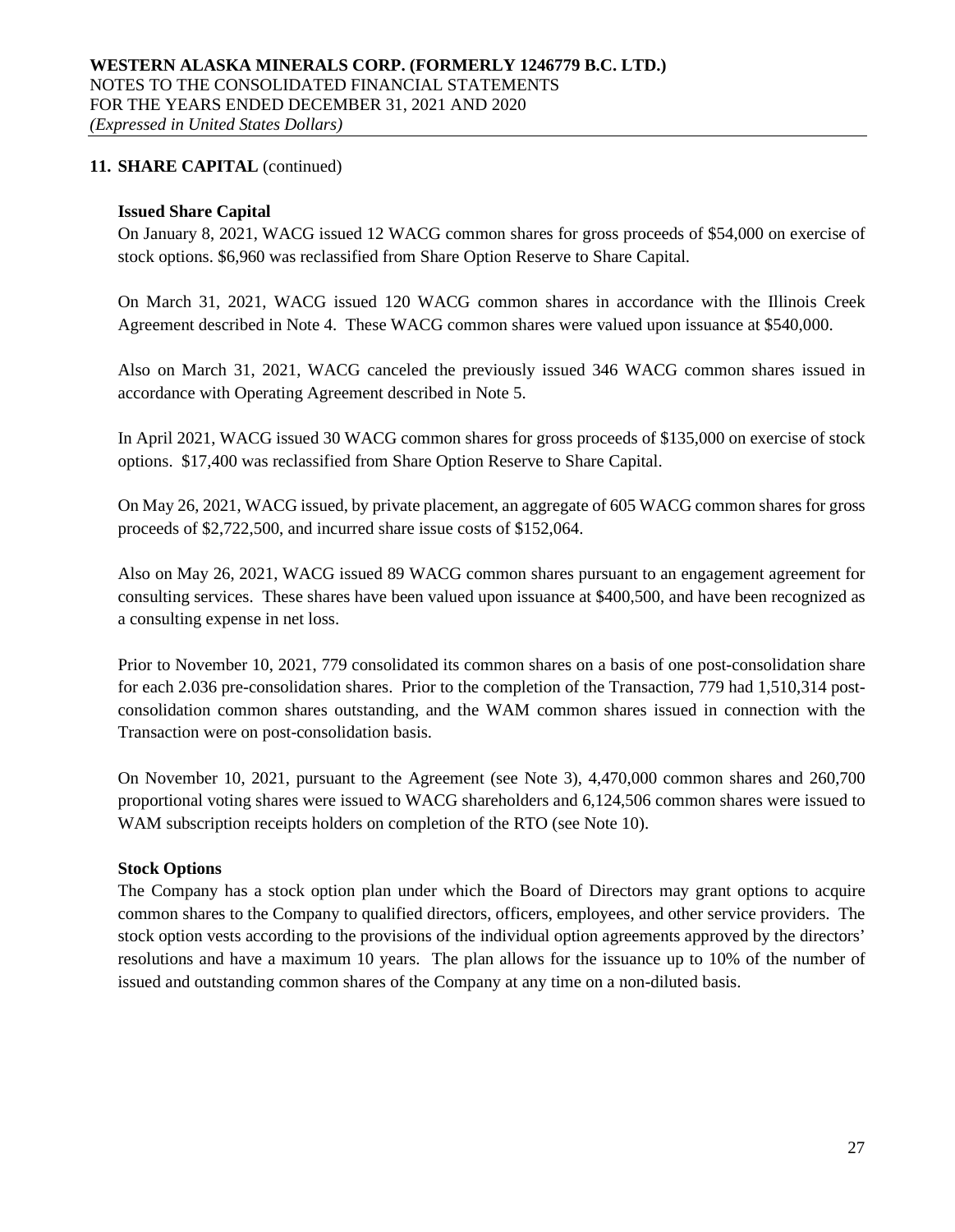# **11. SHARE CAPITAL** (continued)

#### **Stock Options** (continued)

The changes in stock options are summarized as follows:

|                              | Weighted         | Number of WAM           |
|------------------------------|------------------|-------------------------|
|                              | Average Exercise | Common Shares Issued or |
|                              | Price*           | Issuable on Exercise*   |
| Balance at December 31, 2019 | \$<br>0.55       | 2,060,000               |
| Exercised                    | 0.45             | (130,000)               |
| Expired                      | 0.45             | (50,000)                |
| Balance at December 31, 2020 | 0.56             | 1,880,000               |
| Granted                      | 0.51             | 2,045,000               |
| Exercised                    | 0.45             | (420,000)               |
| Balance at December 31, 2021 | \$<br>0.55       | 3,505,000               |

\* The weighted average exercise price and number of common shares issued or issuable on exercise have been adjusted for 1:10,000 split.

On March 1, 2021, WACG granted 77 options to directors, officers and employees of the Company. These options may be exercised within 5 years from the date of the grant at a price of \$0.45 per common share.

On June 15, 2021, WACG granted 70 options to directors, officers and employees of the Company. These options may be exercised within 5 years from the date of the grant at a price of \$0.45 per common share.

Prior to the completion of the Transaction, those stock options originally granted by WACG were split on a 1:10,000 basis whereby WAM assumes the post-split terms of the stock options upon the completion of the RTO, granting the holder the option to acquire WAM common shares.

On November 13, 2021, the Company granted 575,000 options to directors, officers and employees of the Company. These options may be exercised within 5 years from the date of the grant at a price of \$0.68 (CAD\$0.85) per common share and are vested 25% every six months starting from November 13, 2021 onwards.

The following assumptions were used for the Black-Scholes pricing model calculations:

|                                 | March 1, 2021 | June 15, 2021 | November 13, 2021 |
|---------------------------------|---------------|---------------|-------------------|
| Risk-free interest rate         | 0.99%         | 0.97%         | 1.00%             |
| Expected stock price volatility | 11.68%        | 20.34%        | 105.38%           |
| Expected option life in years   | 5 years       | 5 years       | 5 years           |
| Dividend rate                   | Ni1           | Ni1           | Nil               |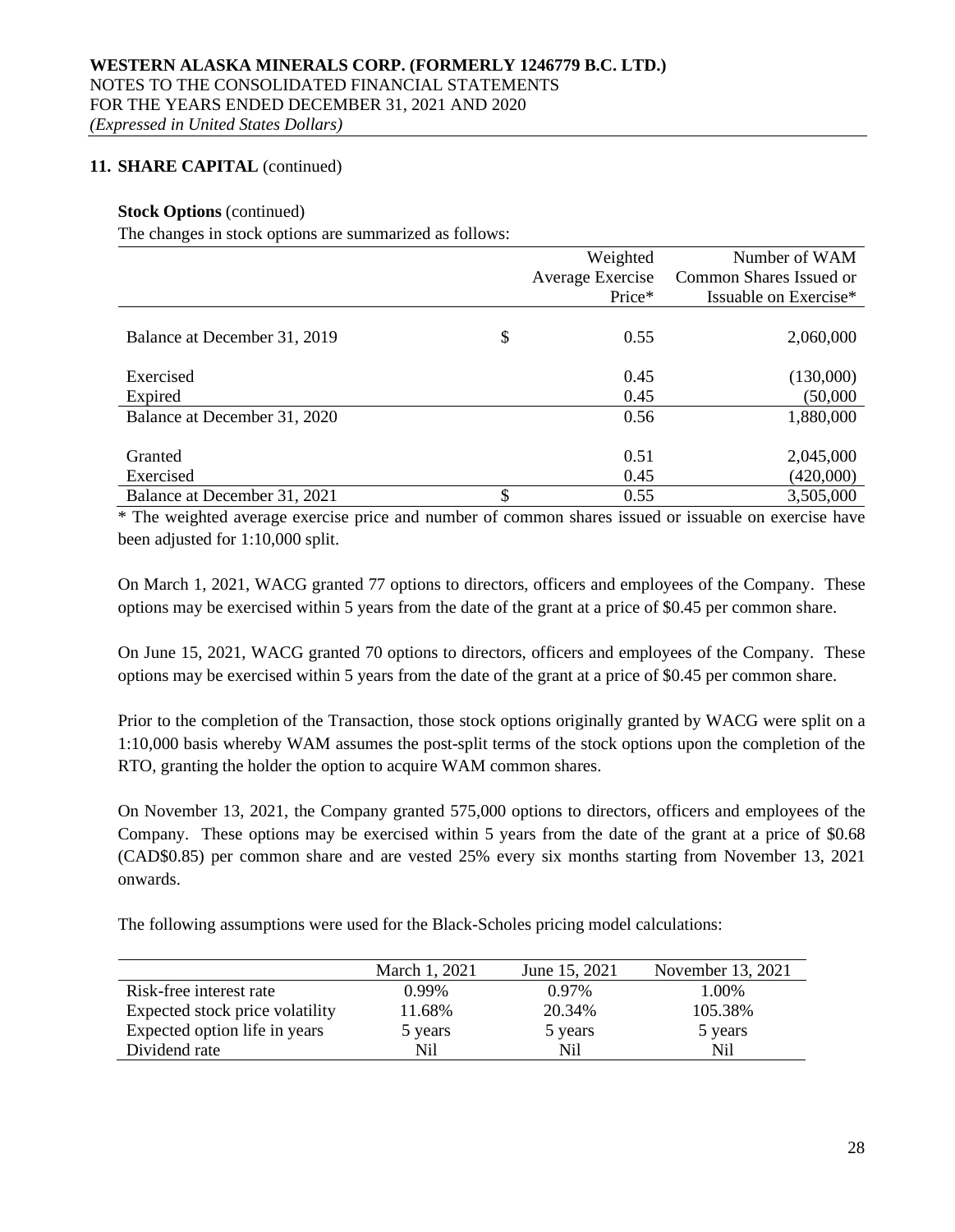# **11. SHARE CAPITAL** (continued)

### **Stock Options** (continued)

Stock options outstanding and exercisable on December 31, 2021 are summarized as follows:

|            | Outstanding          |                  |                      | Exercisable      |  |
|------------|----------------------|------------------|----------------------|------------------|--|
| Exercise   | Number of            | Weighted Average | Number of            | Weighted Average |  |
| Price      | <b>Common Shares</b> | Remaining Life   | <b>Common Shares</b> | Remaining Life   |  |
| (USD)      | Issuable on          | (Years)          | Issuable on          | (Years)          |  |
|            | Exercise             |                  | Exercise             |                  |  |
| \$<br>0.55 | 300,000              | 0.13             | 300,000              | 0.13             |  |
| \$<br>0.55 | 550,000              | 0.58             | 550,000              | 0.58             |  |
| \$<br>0.65 | 610,000              | 2.46             | 610,000              | 2.46             |  |
| \$<br>0.45 | 770,000              | 4.17             | 770,000              | 4.17             |  |
| \$<br>0.45 | 700,000              | 4.46             | 700,000              | 4.46             |  |
| \$<br>0.68 | 575,000              | 4.87             | 143,750              | 4.87             |  |
|            | 3,505,000            |                  | 3,073,750            |                  |  |

### **12. INCOME TAXES**

A reconciliation of the expected income tax recovery to the actual income tax recovery is as follows:

|                              |   | December 31, 2021        | December 31, 2020 |
|------------------------------|---|--------------------------|-------------------|
| Net loss before tax          | S | $(2,709,379)$ \$         | (165, 131)        |
| Statutory tax rate           |   | 27%                      | 27%               |
| Expected income tax recovery |   | (731, 532)               | (44, 585)         |
| Effect of current items      |   | 267,906                  | (1,707)           |
| Tax assets not recognized    |   | 463,626                  | 46,292            |
| Income tax recovery          |   | $\overline{\phantom{a}}$ |                   |

The significant components of deferred tax assets that have not been included on the statements of financial position are as follows:

|                                                         |   | December 31, | December 31, |
|---------------------------------------------------------|---|--------------|--------------|
|                                                         |   | 2021         | 2020         |
| Share issuance costs                                    | 2 | 96,635 \$    | 9,654        |
| Non-capital losses available for future period (USA)    |   | 1,293,840    | 1,043,010    |
| Non-capital losses available for future period (Canada) |   | 115,020      |              |
| Total deferred tax pools, net                           |   | 1,505,495    | 1,052,664    |
| Valuation allowance                                     |   | (1,505,495)  | (1,052,664)  |
|                                                         |   |              |              |

The Company has approximately \$367,000 of non-capital losses in Canada which expire in 2041 and approximately \$4,792,000 of non-capital losses in the US. Tax attributes are subject to review and potential adjustment by tax authorities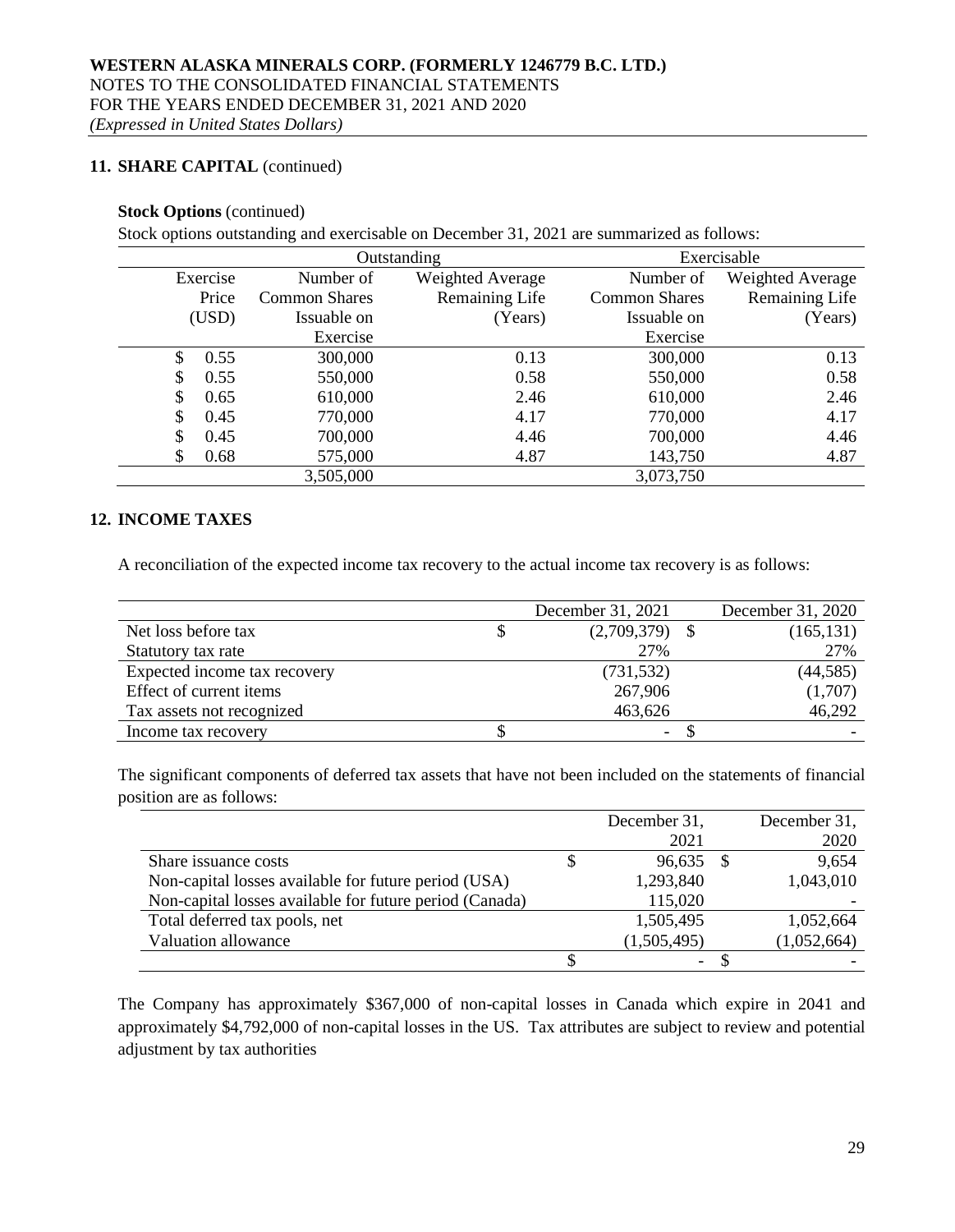# **13. FINANCIAL INSTRUMENTS AND FINANCIAL RISK MANAGEMENT**

# **Financial Assets and Liabilities**

Information regarding the Company's financial assets and liabilities as at December 31, 2021 and 2020 are summarized as follows:

|                                          |    | December 31, 2021 | December 31, 2020 |
|------------------------------------------|----|-------------------|-------------------|
| <b>Financial Assets</b>                  |    |                   |                   |
| At amortized cost                        |    |                   |                   |
| Cash                                     | \$ | 1,904,981         | 52,181            |
|                                          | \$ | 1,904,981         | 52,181            |
| <b>Financial Liabilities</b>             |    |                   |                   |
| At amortized cost                        |    |                   |                   |
| Accounts payable and accrued liabilities | \$ | 346,268 \$        | 70,727            |
| Advance from shareholders                |    |                   | 90,685            |
| Loan payable                             |    |                   | 24,300            |
| Promissory note                          |    | 3,200,000         |                   |
|                                          | S  | 3,546,268         | 185,712           |

# **Financial Instrument Risk Exposure**

The fair value of financial assets and financial liabilities at amortized cost is determined in accordance with generally accepted pricing models based on discounted cash flow analysis or using prices from observable current market transactions. The Company considers that the carrying amount of all its financial assets and financial liabilities recognized at amortized cost in the financial statements approximates their fair value due to the demand nature or short-term maturity of these instruments.

The following table provides an analysis of the Company's financial instruments that are measured subsequent to initial recognition at fair value, grouped into Level 1 to 3 based on the degree to which the inputs used to determine the fair value are observable.

- Level 1 fair value measurements are those derived from quoted prices (unadjusted) in active markets for identical assets or liabilities that the entry can access at the measurement date.
- Level 2 fair value measurements are those derived from inputs other than quoted prices included within Level 1 that are observable for the asset or liability, either directly or indirectly.
- Level 3 fair value measurements are those derived from inputs that are unobservable inputs for the asset or liability.

The carrying balance of financial assets and liabilities approximate their fair value due to their short-term nature.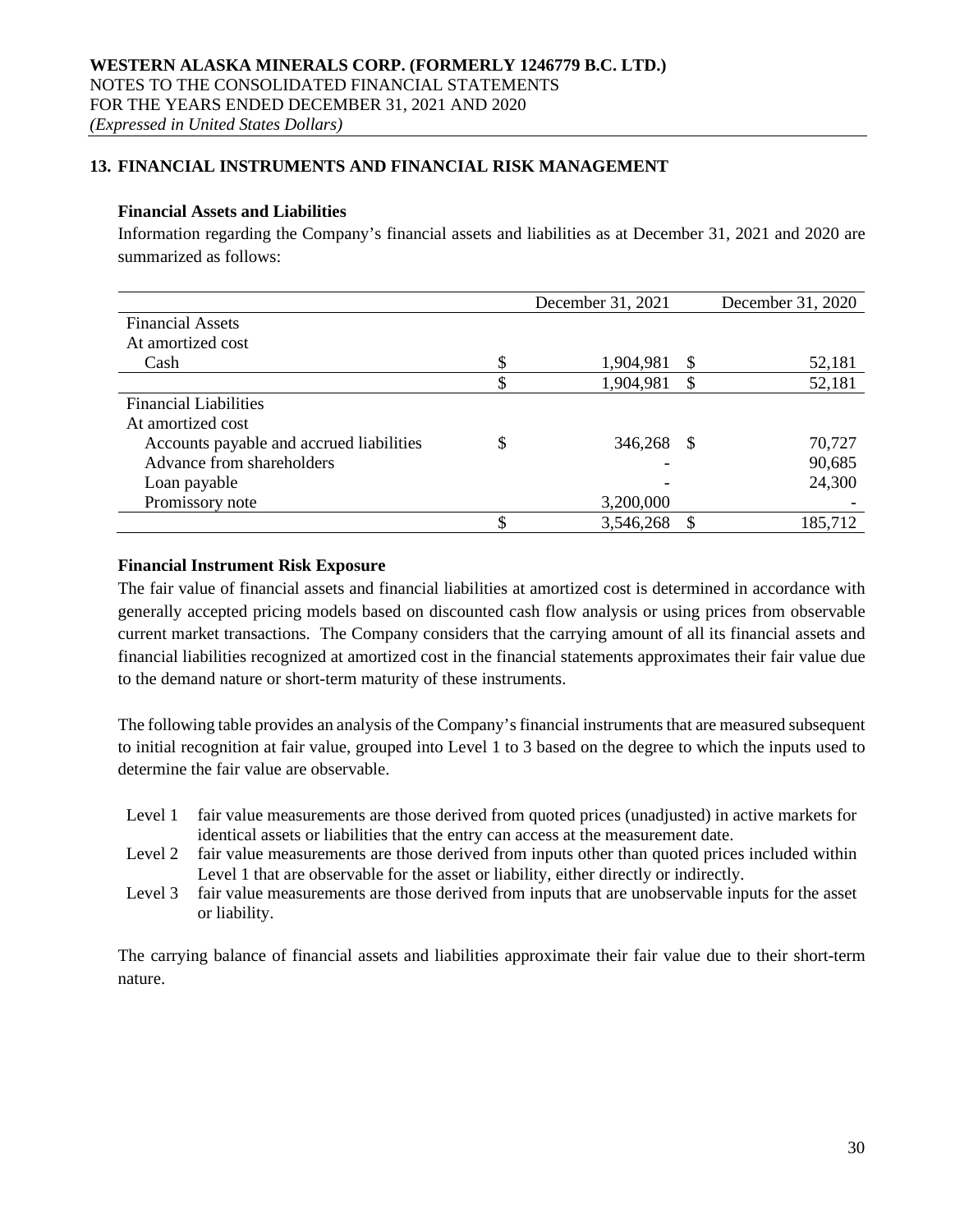# **13. FINANCIAL INSTRUMENTS AND FINANCIAL RISK MANAGEMENT** (continued)

# **Financial Instrument Risk Exposure**

The Company is exposed in varying degrees to a variety of financial instrument related risks. The Board of Directors approves and monitors the risk management processes, inclusive of documented investment policies, counterparty limits, and controlling and reporting structures. The type of risk exposure and the way in which such exposure is managed is provided as follows:

# *Currency Risk*

Foreign currency risk is the risk that the fair values of future cash flows of a financial instrument will fluctuate because they are denominated in currencies that differ from the respective functional currency. The Company's exposure to currency risk is limited as the majority of its expenditures are denominated in the same currency as its functional currency.

# *Commodity Price Risk*

Commodity price risk is the risk that the fair value or expected future cash flows will fluctuate as a result of changes in commodity prices. Commodity prices for minerals are impacted by world economic events that dictate the levels of supply and demand as well as the relationship between the Canadian and United States dollar, as outlined above. As the Company has not yet developed commercial mineral interests, it is not exposed to commodity price risk at this time. However, the Company is exposed to commodity price risk as it impacts the Company's access to capital and funding.

# *Interest Rate Risk*

Interest rate risk is the risk that future cash flows will fluctuate as a result of changes in market interest rates. The risk that the Company will realize a loss as a result of a decline in the fair value of cash and term deposits is limited because of their short-term investment nature. A variable rate of interest is earned on cash and term deposits, changes in market interest rates at the year-end would not have a material impact on the Company's financial statements.

# *Market Risk*

Market risk consists of currency risk, commodity price risk and interest rate risk. The objective of market risk management is to manage and control market risk exposures within acceptable limits while maximizing returns.

# *Environmental Risk*

The Company is engaged in resource exploration and development and is accordingly exposed to environmental risks associated with such activity. Management is of the opinion that the Company addresses environmental risk and compliance in accordance with industry standards and specific project environmental requirements; however, there is no certainty that all environmental exposure has been addressed.